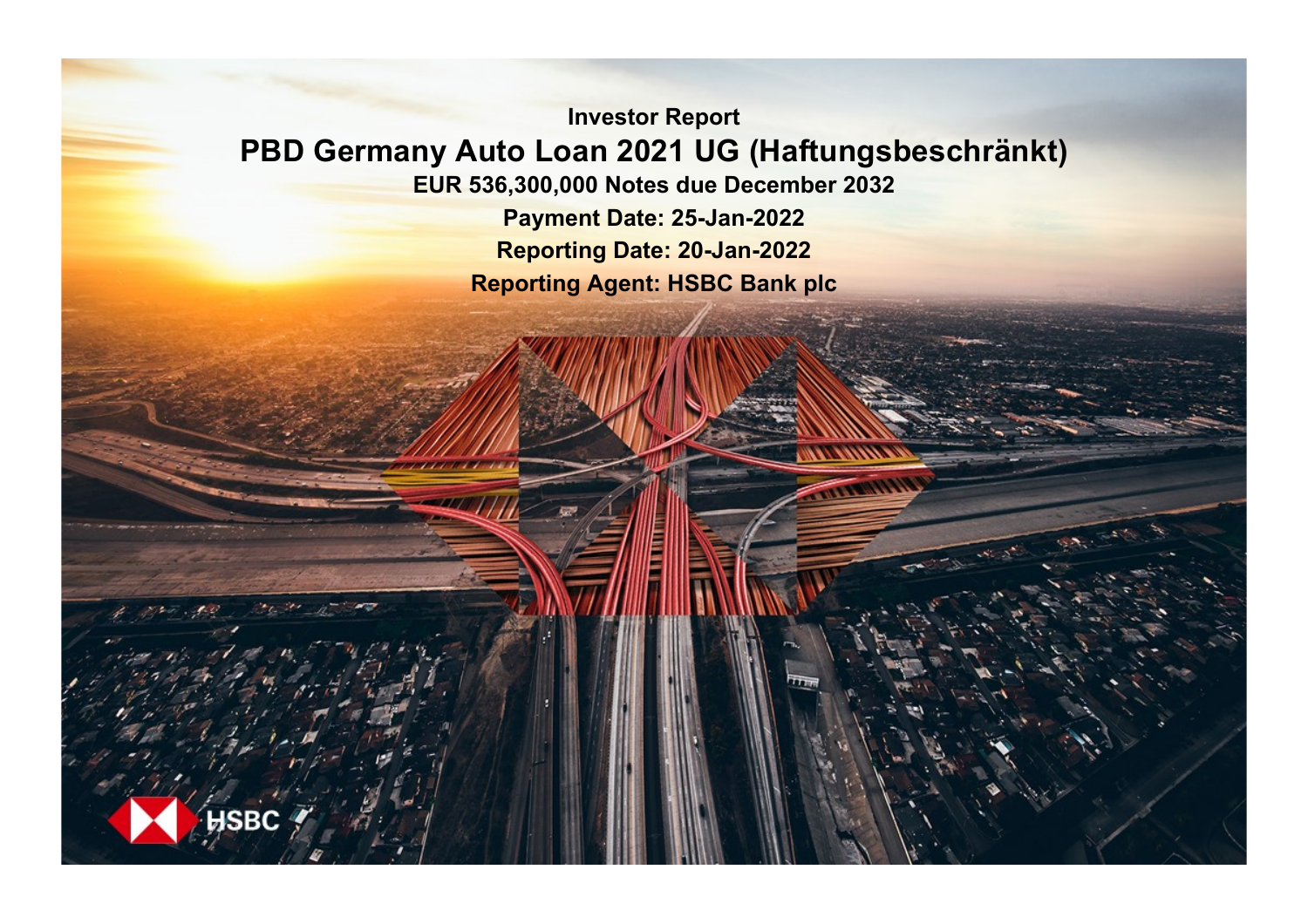

# **Contents**

<span id="page-1-0"></span>

|                                       | Page           |
|---------------------------------------|----------------|
| Contents                              | $\overline{2}$ |
| <b>Transaction Details</b>            | 3              |
| <b>Transaction Parties</b>            | $\overline{4}$ |
| <b>Bond Report</b>                    | 5              |
| <b>Bond Ratings</b>                   | 6              |
| Reserve Account                       | $\overline{7}$ |
| <b>Bank Accounts</b>                  | 8              |
| Ledgers                               | 9              |
| Subordinated Loan                     | 10             |
| <b>Expenses Report</b>                | 11             |
| <b>Available Interest Collections</b> | 12             |
| Interest Priority of Payments         | 13             |
| Available Principal Amount            | 14             |
| Principal Priority of Payments        | 15             |
| Triggers & Events                     | 16             |
| <b>Counterparty Ratings</b>           | 17             |
| Portfolio Summary                     | 18             |
| Portfolio Concentration               | 21             |
| <b>Balance Sheet</b>                  | 22             |
| Portfolio Stratifications             | 23             |
| <b>Disclaimer</b>                     | 41             |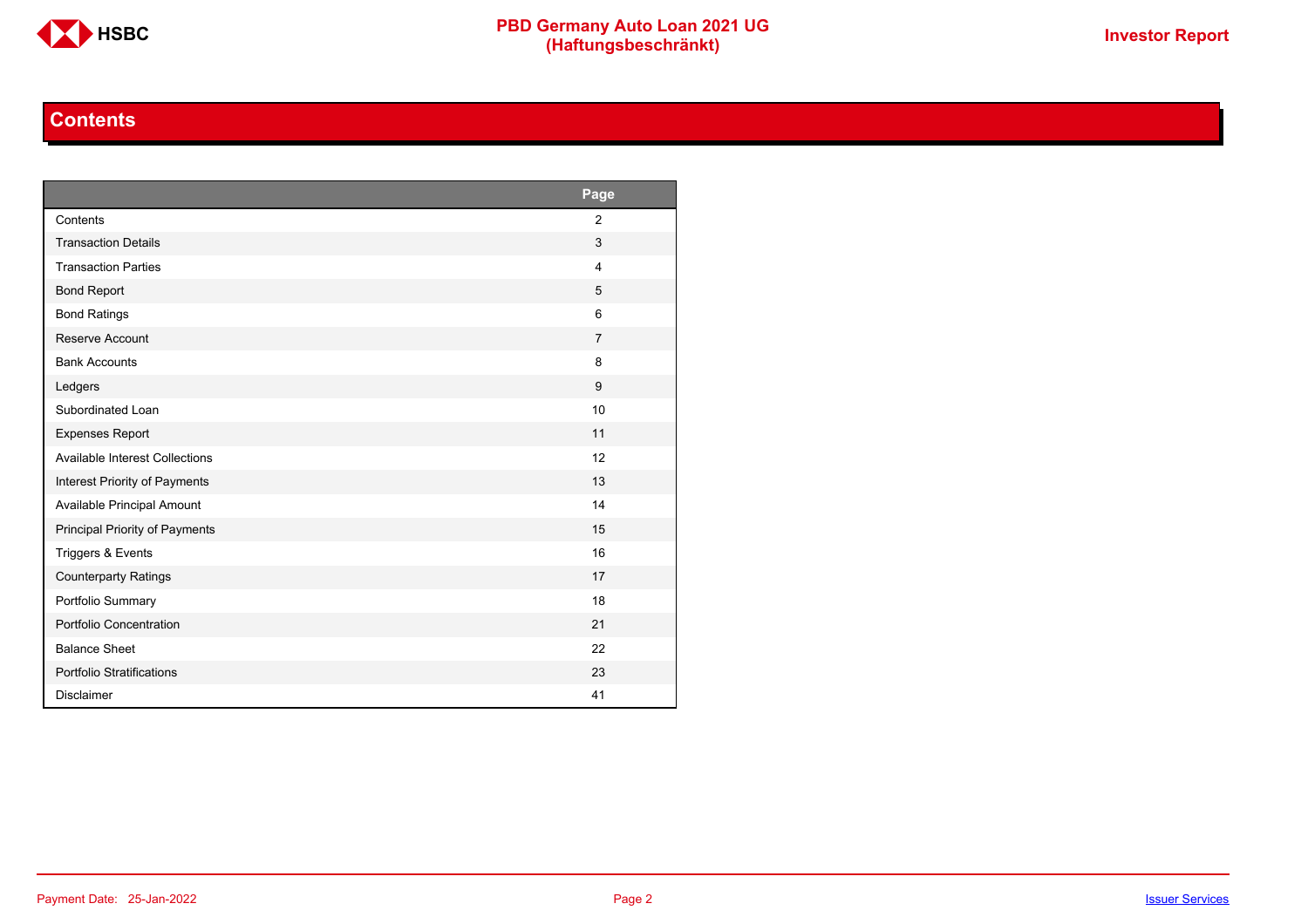

# **PBD Germany Auto Loan 2021 UG**<br>
(Haftungsbeschränkt)<br>
This area of the CHSD CHA (Haftungsbeschränkt)

# <span id="page-2-0"></span>**Transaction Details**

| <b>Key Dates</b>            |                             | <b>HSBC Contact Details</b>   |                                        |
|-----------------------------|-----------------------------|-------------------------------|----------------------------------------|
| Close Date                  | Friday, 29 January 2021     | Role                          | <b>Client Service Manager</b>          |
| Calculation Date            | Tuesday, 18 January 2022    | Name                          | <b>Richard Crebo</b>                   |
| Collection Period (start)   | Wednesday, 1 December 2021  | Email                         | richard.crebo@hsbc.com                 |
| Collection Period (end)     | Friday, 31 December 2021    | Telephone                     | +44 (0) 203 268 4162                   |
| Interest Period (start)     | Wednesday, 29 December 2021 | Group Email                   | ctla.securitisation@hsbc.com           |
| Interest Period (end)       | Tuesday, 25 January 2022    | <b>Investor Reporting</b>     | https://investorreporting.gbm.hsbc.com |
| <b>Current Payment Date</b> | Tuesday, 25 January 2022    |                               |                                        |
| Next Payment Date           | Friday, 25 February 2022    | <b>Period Day Counts</b>      |                                        |
| Revolving Period End Date   | Thursday, 25 January 2024   | <b>Collection Period Days</b> | 30 days                                |
| <b>Final Maturity Date</b>  | Wednesday, 29 December 2032 | <b>Interest Period Days</b>   | 27 days                                |

| <b>HSBC Contact Details</b> |                                        |
|-----------------------------|----------------------------------------|
| Role                        | <b>Client Service Manager</b>          |
| Name                        | Richard Crebo                          |
| Email                       | richard.crebo@hsbc.com                 |
| Telephone                   | +44 (0) 203 268 4162                   |
| Group Email                 | ctla.securitisation@hsbc.com           |
| <b>Investor Reporting</b>   | https://investorreporting.gbm.hsbc.com |

| <b>Period Day Counts</b>      |         |
|-------------------------------|---------|
| <b>Collection Period Days</b> | 30 days |
| <b>Interest Period Days</b>   | 27 days |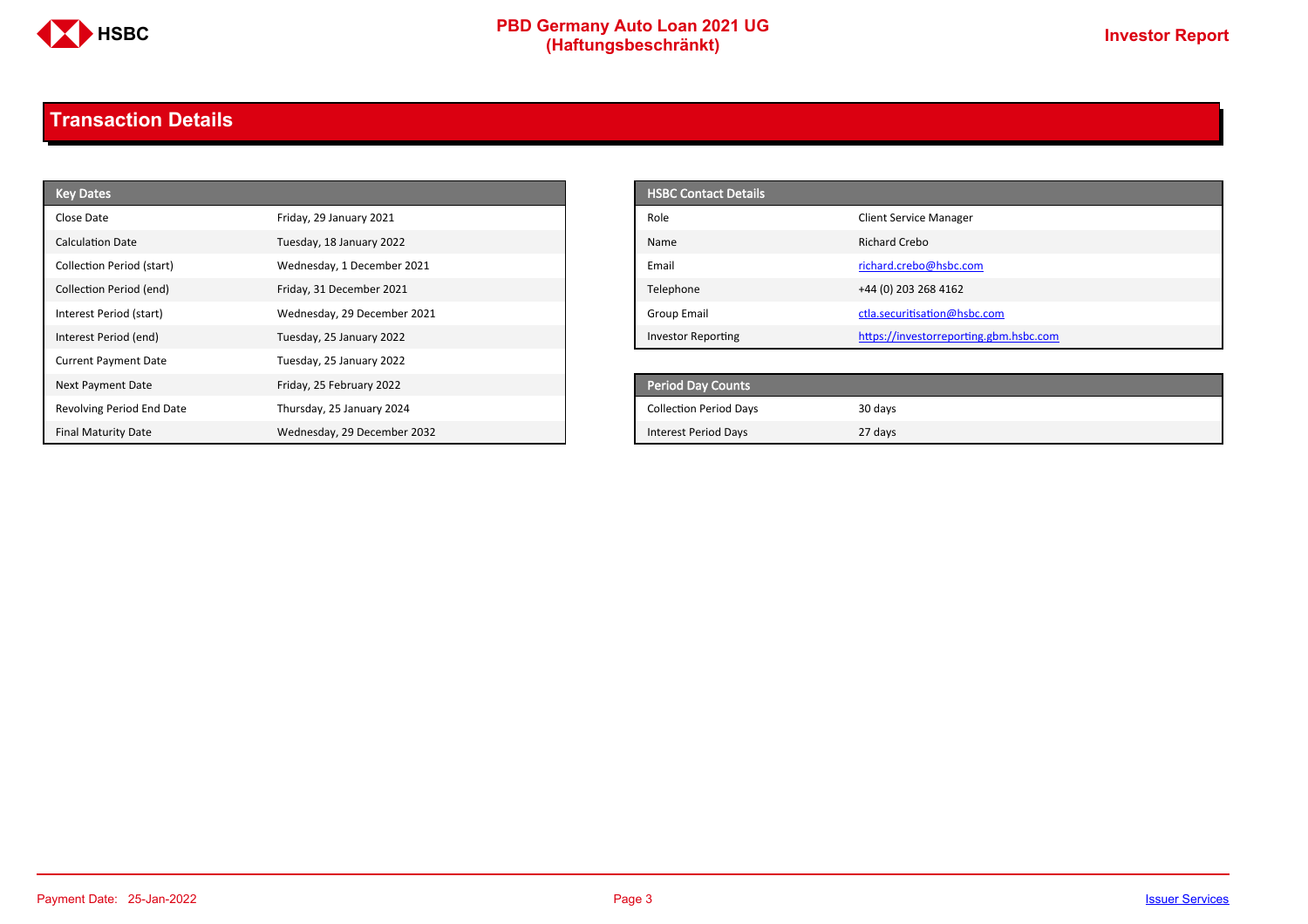

# **Transaction Parties**

<span id="page-3-0"></span>

| <b>Role</b>                  | <b>Counterparty</b>                                   |
|------------------------------|-------------------------------------------------------|
| <b>Issuer</b>                | PBD Germany Auto Loan 2021 UG (Haftungsbeschränkt)    |
| Data Trustee                 | Elavon Financial Services Designated Activity Company |
| Seller                       | PSA Bank Deutschland GMBH                             |
| Servicer                     | PSA Bank Deutschland GMBH                             |
| <b>Account Bank</b>          | Elavon Financial Services Designated Activity Company |
| Reporting Agent              | <b>HSBC Bank plc</b>                                  |
| <b>Calculation Agent</b>     | <b>HSBC Bank plc</b>                                  |
| Corporate Administrator      | Wilmington Trust SP Services (Frankfurt) GMBH         |
| Back-Up Servicer Facilitator | Wilmington Trust SP Services (Frankfurt) GMBH         |
| Arranger                     | Unicredit Bank AG                                     |
| Rating Agency                | Moody's Investors Service España SA                   |
| Rating Agency                | <b>Fitch Ratings Ireland Limited</b>                  |
| Listing Agent                | Banque Internationale à Luxembourg                    |
| <b>Security Trustee</b>      | HSBC Corporate Trustee Company (UK) Limited           |
| Paying Agent                 | Elavon Financial Services Designated Activity Company |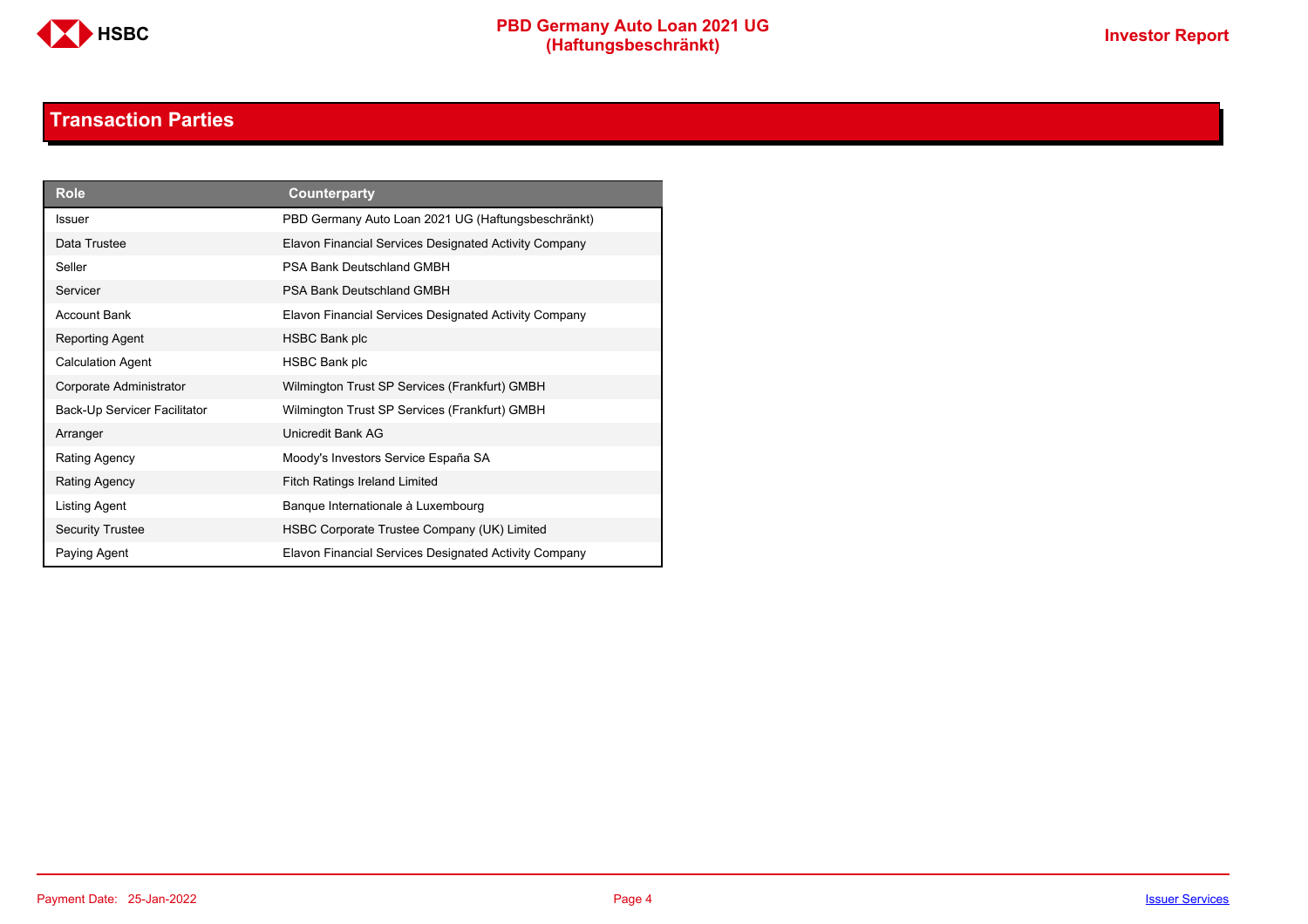### <span id="page-4-0"></span>**Bond Report**

| <b>Class</b>                      | <b>A Notes</b>    | <b>B</b> Notes    |
|-----------------------------------|-------------------|-------------------|
| Currency                          | <b>EUR</b>        | <b>EUR</b>        |
| <b>ISIN</b>                       | XS2279552520      | XS2279552876      |
| Payment Frequency                 | Monthly           | Monthly           |
| <b>Current Payment Date</b>       | 25-Jan-2022       | 25-Jan-2022       |
| <b>Interest Accrual Method</b>    | Actual/360        | Actual/360        |
| <b>Final Maturity Date</b>        | 29-Dec-2032       | 29-Dec-2032       |
|                                   |                   |                   |
| <b>Current Period Rates:</b>      |                   |                   |
| Reference Index                   | <b>Fixed Rate</b> | <b>Fixed Rate</b> |
| <b>Index Determination Date</b>   | N/A               | N/A               |
| Index Rate                        | N/A               | N/A               |
| Margin                            | 0.30000%          | 1.00000%          |
| <b>Total Coupon</b>               | 0.30000%          | 1.00000%          |
|                                   |                   |                   |
| <b>Transaction Amounts:</b>       |                   |                   |
| Original Issue Size               | € 500,000,000.00  | € 36,300,000.00   |
| Opening Balance for Period        | € 500,000,000.00  | € 36,300,000.00   |
| <b>Beginning Pool Factor</b>      | 1.00000           | 1.00000           |
| <b>Principal Repayments</b>       |                   |                   |
| <b>Further Notes</b>              |                   |                   |
| <b>Closing Balance for Period</b> | € 500,000,000.00  | € 36,300,000.00   |
| <b>Ending Pool Factor</b>         | 1.00000           | 1.00000           |
|                                   |                   |                   |
| Prior Unpaid Interest             |                   |                   |
| Interest on Prior Unpaid          |                   |                   |
| <b>Current Interest Due</b>       | € 112,500.00      | € 27,225.00       |
| <b>Total Interest Paid</b>        | € 112,500.00      | € 27,225.00       |
| <b>Unpaid Interest</b>            |                   |                   |

On 25 August 2021 (the "First Further Notes Issue Date"), the Issuer will issue the following Further Notes: (a) First Further Class ANotes with: (i) the Original Note Amount of EUR 33,800,000.00 (ii) the applicable Pool Factor (taking into account any redemption onthat Payment Date) of 100% (iii) the Note Principal Amount of EUR 33,800,000.00 and (iv) temporary ISIN: XS2367604480, (b) FirstFurther Class B Notes with (i) the Original Note Amount of EUR 2,500,000.00 (ii) the applicable Pool Factor (taking into account anyredemption on that Payment Date) of 100% (iii) the Note Principal Amount of EUR 2,500,000.00 and (iv) temporary ISIN:XS2367605966. The First Further Notes will rank pari passu with, and share the same security as the Initial Notes.The notes being in aNGN (New Global Notes) format will initially be issued as Temporary Global Notes and then not earlier than 40 calendar days afterissue and after the noteholder has declared its tax status be replaced with the Permanent Global Notes. The First Further Notes will atfirst, for operational purposes, be issued under a new temporary ISIN, but will then be merged with the Initial Notes. Onceconsolidated with the Initial Notes, the First Further Notes will share the same ISIN as all other Notes in issuance.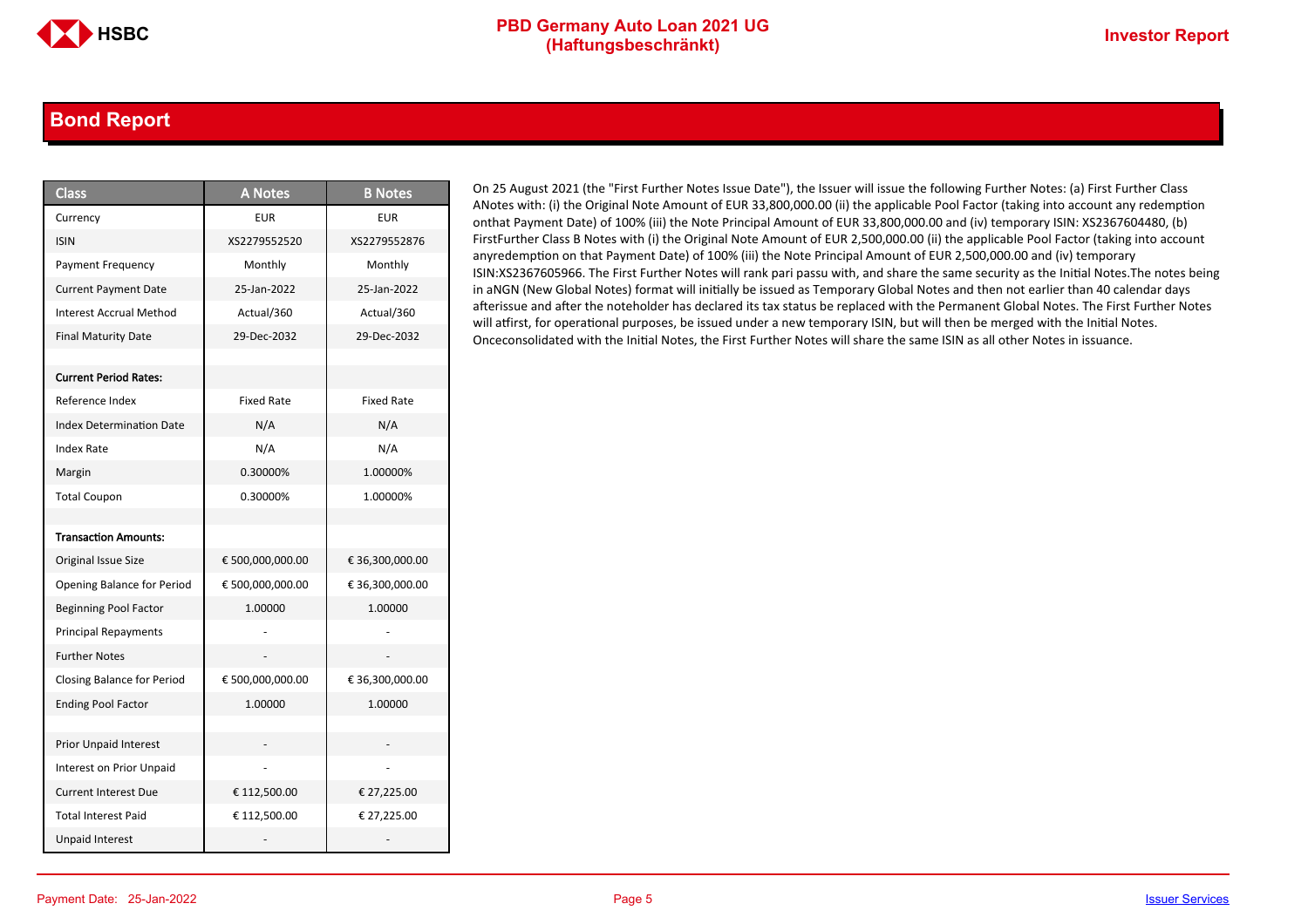

# **PBD Germany Auto Loan 2021 UG**<br>
(Haftungsbeschränkt)<br>
This area of the CHSD CHA (Haftungsbeschränkt)

# <span id="page-5-0"></span>**Bond Ratings**

| <b>Original Ratings</b> | S&P | <b>Fitch</b> | Moody's | <b>DBRS</b> |
|-------------------------|-----|--------------|---------|-------------|
| Class A                 | n/a | AA           | Aa2     | n/a         |
| Class B                 | n/a | n/a          | n/a     | n/a         |

| <b><i>Surrent Ratings</i></b> | 0.91<br>>I≏∃i | <b>Fitch</b> | Moody's | DERS. |
|-------------------------------|---------------|--------------|---------|-------|
| Class A<br>.                  | n/a           | ₩            | Aa2     | n/a   |
| Class B                       | n/a           | n/a          | n/a     | n/a   |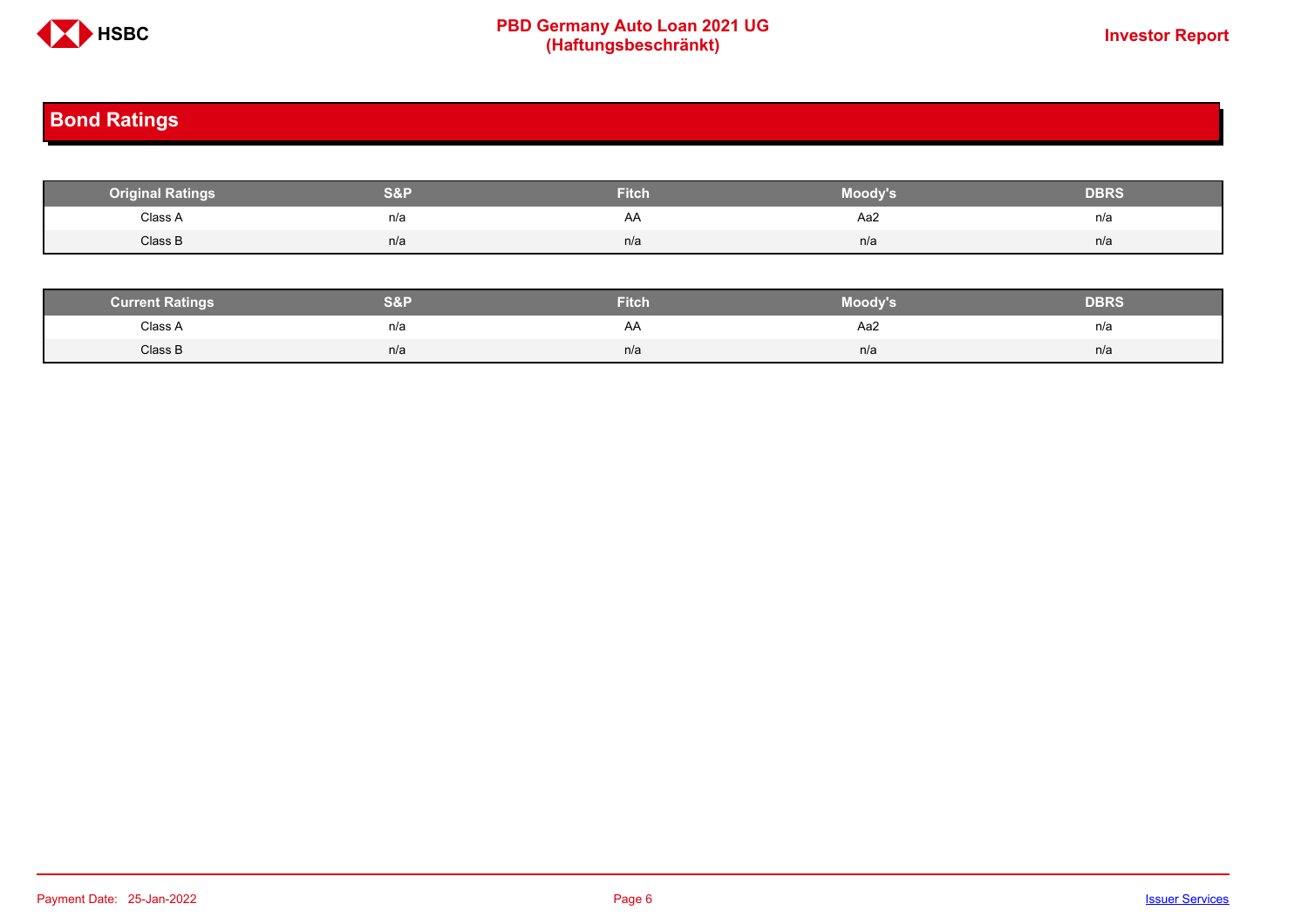

# <span id="page-6-0"></span>**Reserve Account**

| <b>General Reserve Account</b>                 |                |
|------------------------------------------------|----------------|
| <b>Opening Balance</b>                         | € 1,500,000.00 |
| Credits to the General Reserve Account         | € 1,500,000.00 |
| Debits to the General Reserve Account          | € 1,500,000.00 |
| Closing Balance                                | € 1,500,000.00 |
|                                                |                |
| <b>General Reserve Account Required Amount</b> | € 1,500,000.00 |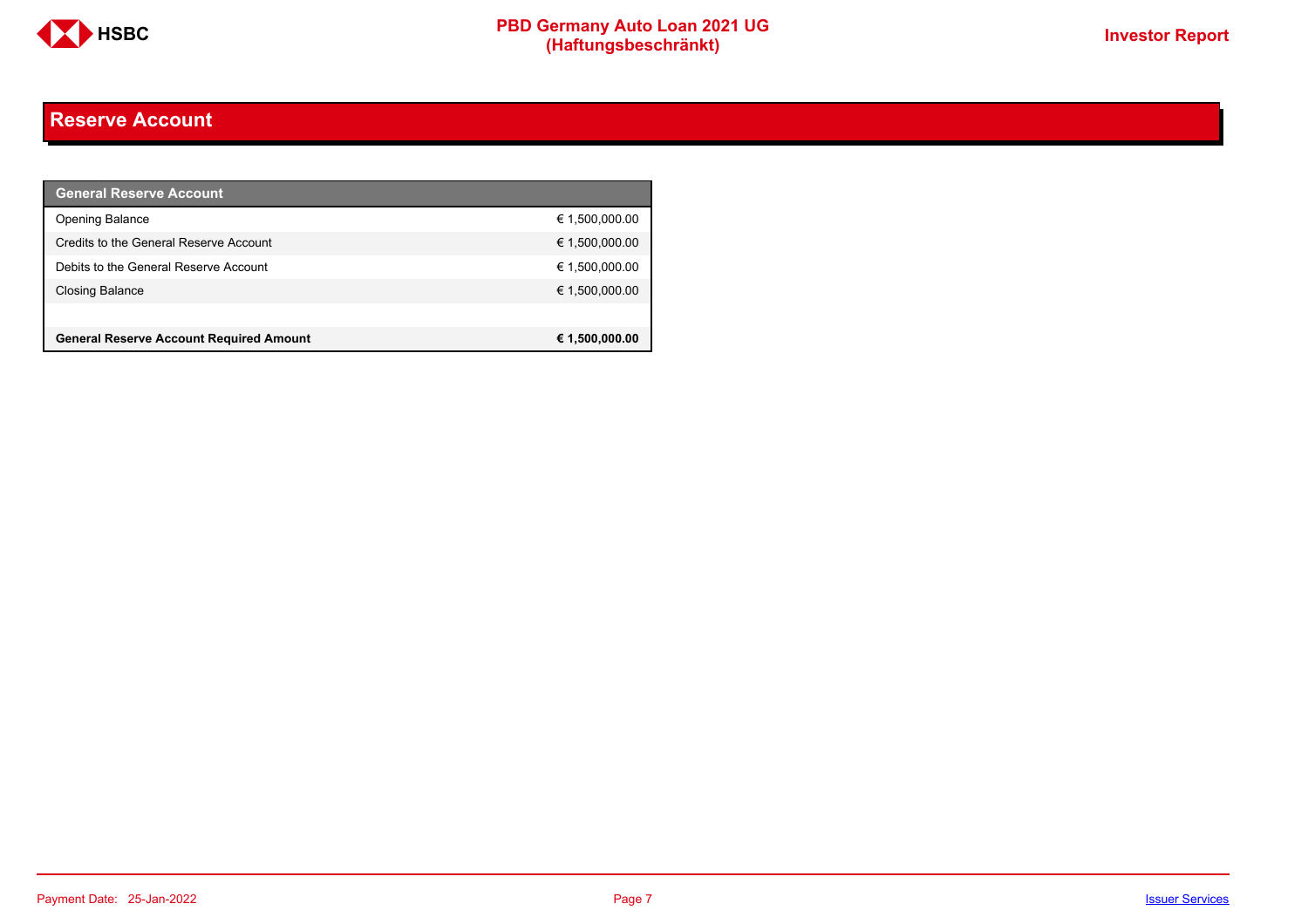

# <span id="page-7-0"></span>**Bank Accounts**

| <b>General Collection Account</b>         |                 |
|-------------------------------------------|-----------------|
| <b>Opening Balance</b>                    |                 |
| Credits to the General Collection Account | € 17,139,428.02 |
| Debits to the General Collection Account  | € 17,139,428.02 |
| Closing Balance                           |                 |

| <b>Interest Account</b>         |                |
|---------------------------------|----------------|
| <b>Opening Balance</b>          |                |
| Credits to the Interest Account | € 3,044,611.69 |
| Debits to the Interest Account  | € 3,044,611.69 |
| <b>Closing Balance</b>          |                |

| <b>Principal Account</b>         |                 |
|----------------------------------|-----------------|
| <b>Opening Balance</b>           | € 229.95        |
| Credits to the Principal Account | € 15,664,845.35 |
| Debits to the Principal Account  | € 15,665,068.97 |
| Closing Balance                  | $\epsilon$ 6.33 |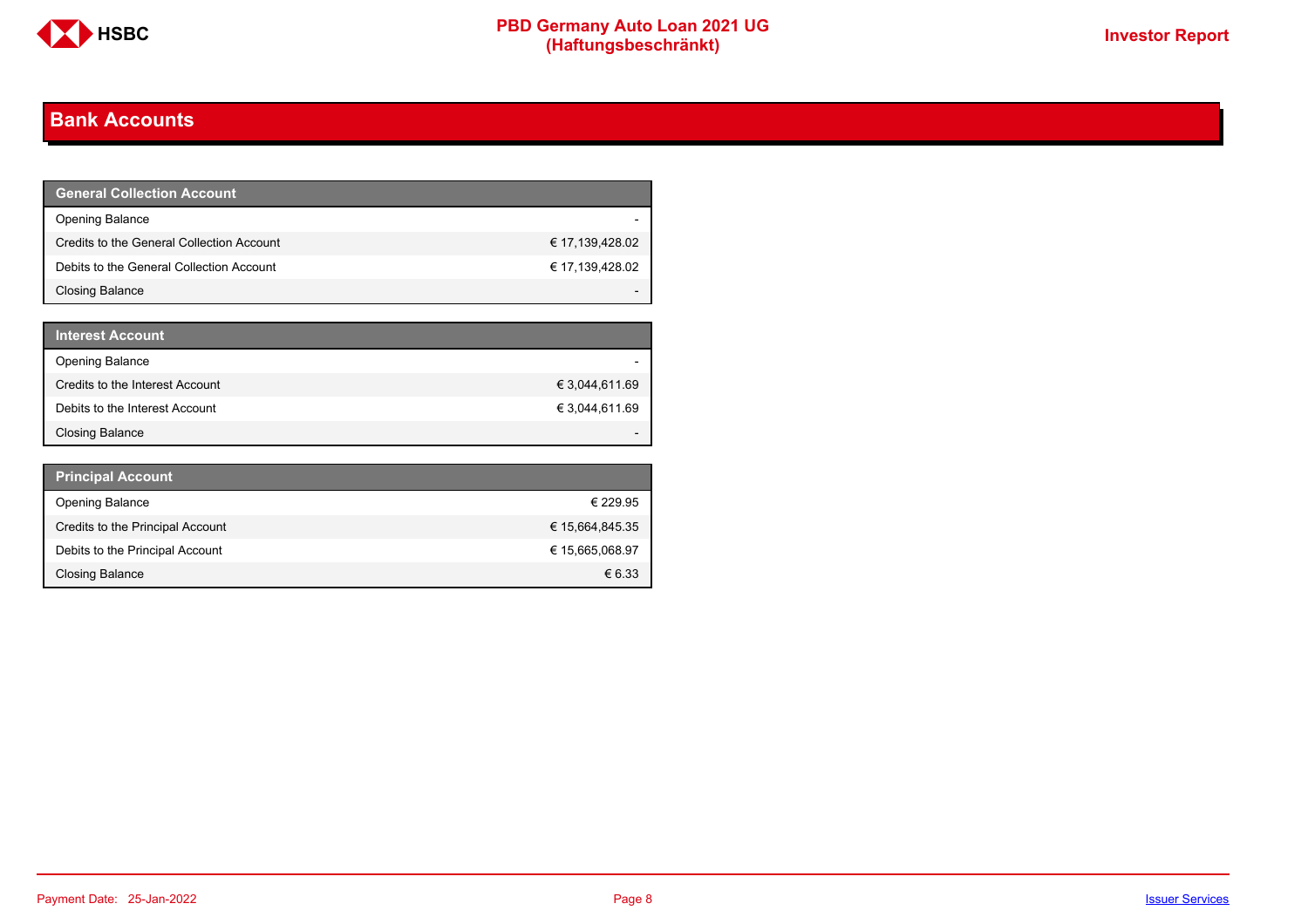

# <span id="page-8-0"></span>**Ledgers**

| <b>Principal Deficiency Ledger</b>         |            |
|--------------------------------------------|------------|
| <b>Opening Balance</b>                     |            |
| Credits to the Principal Deficiency Ledger | €70,029.02 |
| Debits to the Principal Deficiency Ledger  | €70,029.02 |
| Closing Balance                            |            |

| <b>Principal Account Ledger</b>         |                |
|-----------------------------------------|----------------|
| <b>Opening Balance</b>                  | €229.95        |
| Credits to the Principal Account Ledger | €15,664,845.35 |
| Debits to the Principal Account Ledger  | €15.665.068.97 |
| Closing Balance                         | €6.33          |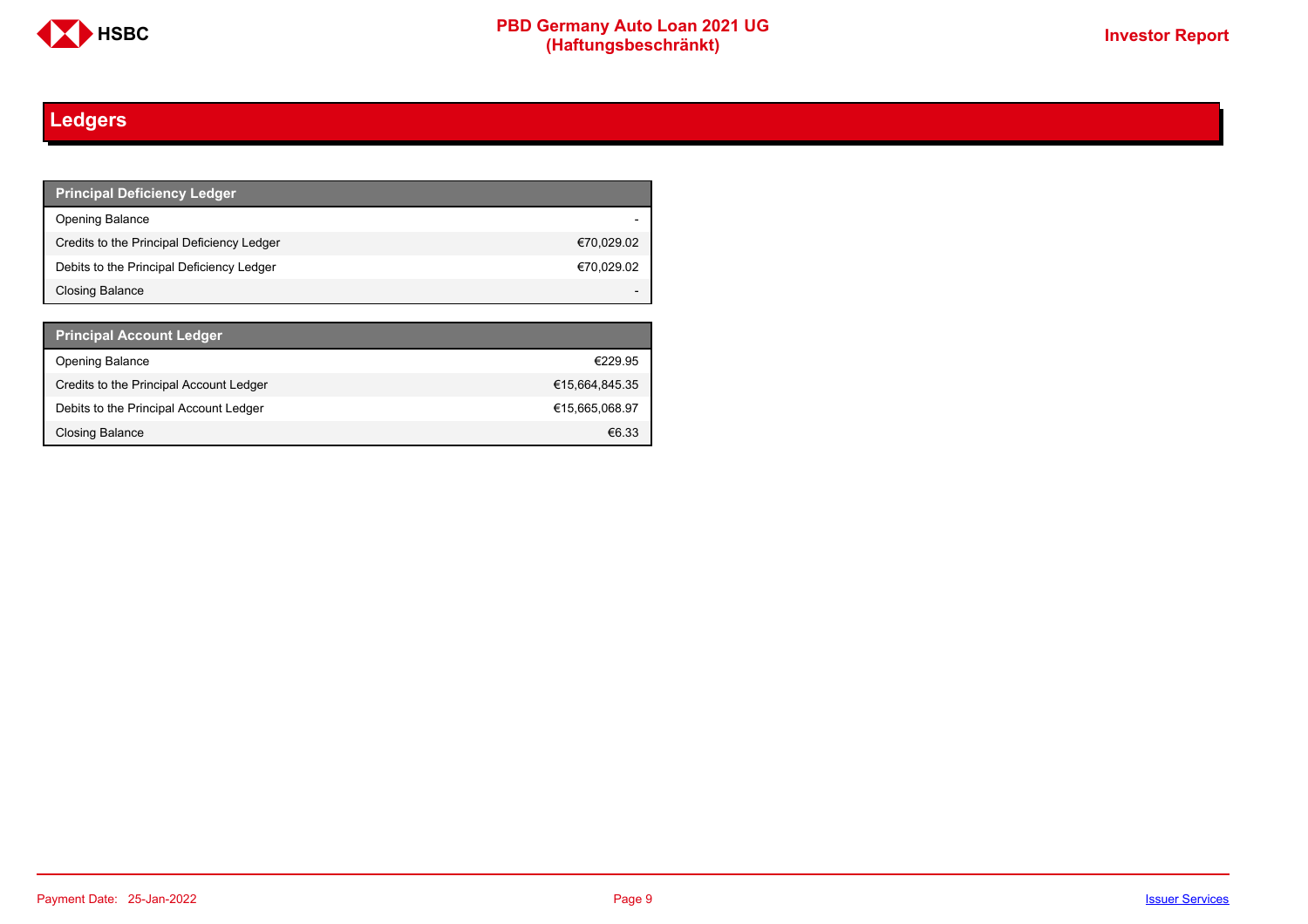

# <span id="page-9-0"></span>**Subordinated Loan**

| <b>Subordinated Loan Details</b> |               |
|----------------------------------|---------------|
| Opening Loan Balance             | €1,500,000.00 |
| Interest Due (fixed 1% p/a)      | €1,125.00     |
| <b>Total Interest Paid</b>       | €1,125.00     |
| <b>Principal Repayments</b>      |               |
| Further Sub Loan                 |               |
| <b>Closing Loan Balance</b>      | €1,500,000.00 |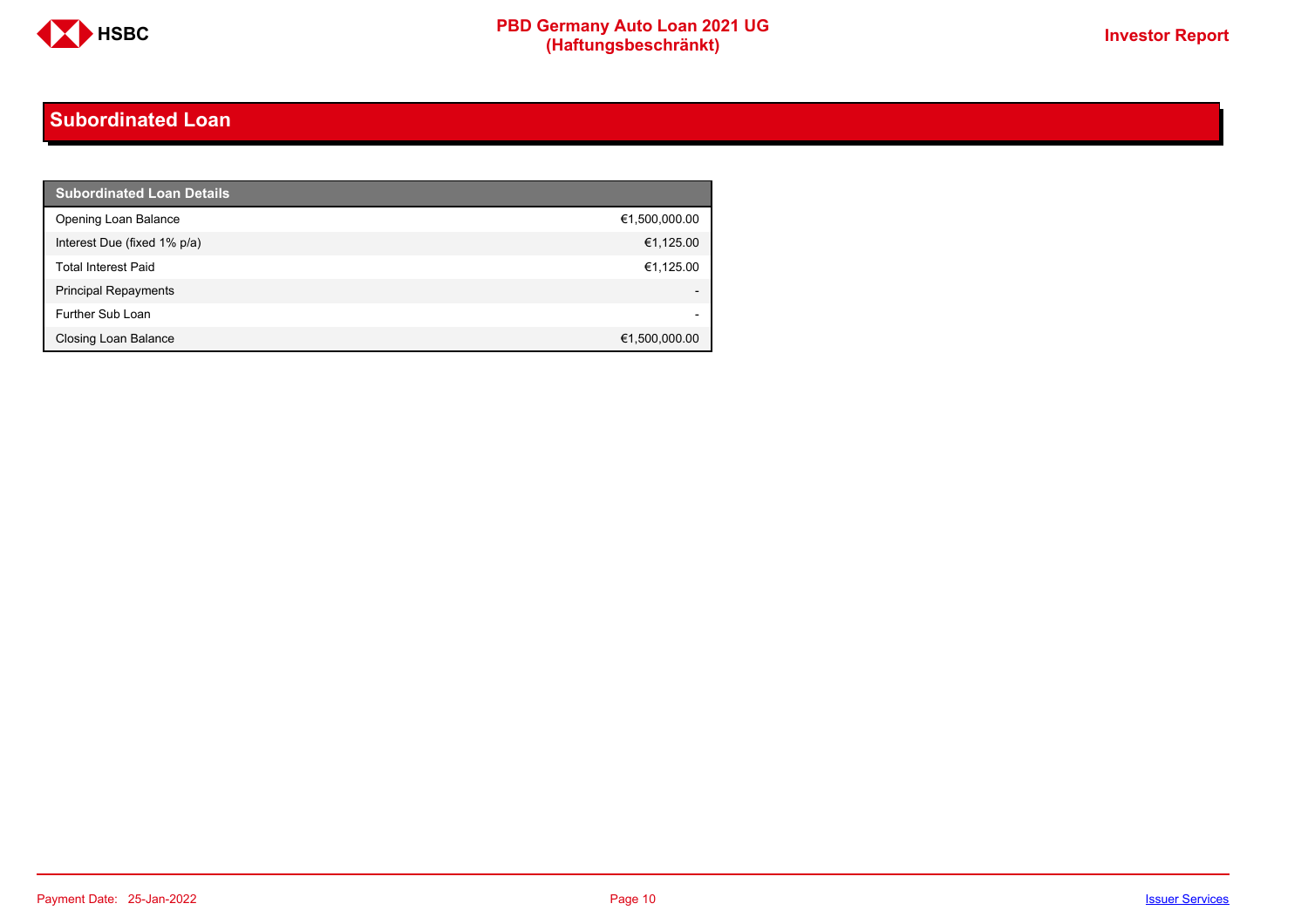

# <span id="page-10-0"></span>**Expenses Report**

| Fee Type                     | <b>Prior Shortfall</b>   | <b>Current Amount Due</b> | <b>Current Amount Paid</b> | <b>Outstanding Shortfall</b> |
|------------------------------|--------------------------|---------------------------|----------------------------|------------------------------|
| Account Bank                 | $\overline{\phantom{a}}$ | $\overline{a}$            | $\overline{a}$             |                              |
| Agent Bank                   | $\overline{\phantom{a}}$ | $\overline{\phantom{a}}$  | $\sim$                     | $\overline{\phantom{a}}$     |
| Arranger                     | $\overline{\phantom{a}}$ | $\overline{\phantom{a}}$  | $\overline{\phantom{a}}$   |                              |
| Auditors                     | $\overline{\phantom{a}}$ | $\overline{\phantom{a}}$  | $\overline{\phantom{a}}$   | $\overline{\phantom{a}}$     |
| Back-Up Servicer             | $\overline{\phantom{a}}$ | $\overline{\phantom{a}}$  | $\overline{\phantom{a}}$   | $\overline{\phantom{a}}$     |
| Back-Up Servicer Facilitator | $\overline{\phantom{0}}$ | $\overline{\phantom{a}}$  | $\overline{\phantom{a}}$   |                              |
| <b>Calculation Agent</b>     | $\overline{\phantom{a}}$ | $\overline{\phantom{a}}$  | $\overline{\phantom{a}}$   | $\overline{\phantom{a}}$     |
| Corporate Administrator      | $\overline{\phantom{a}}$ | €11,018.54                | €11,018.54                 | $\overline{\phantom{a}}$     |
| Data Trustee                 | $\overline{\phantom{a}}$ | $\overline{\phantom{a}}$  | $\overline{\phantom{a}}$   | $\overline{\phantom{a}}$     |
| Legal Advisers               | $\sim$                   | $\sim$                    | $\sim$                     | $\overline{\phantom{a}}$     |
| <b>Listing Agent</b>         | $\overline{\phantom{a}}$ | $\overline{\phantom{a}}$  | $\overline{\phantom{a}}$   |                              |
| Other Amounts                | $\overline{\phantom{a}}$ | $\overline{\phantom{0}}$  | $\overline{a}$             |                              |
| Paying Agent                 | $\overline{\phantom{a}}$ | $\overline{\phantom{a}}$  | $\overline{\phantom{a}}$   | $\overline{\phantom{a}}$     |
| <b>Rating Agencies</b>       | $\overline{\phantom{a}}$ | $\overline{\phantom{a}}$  | $\overline{\phantom{a}}$   | $\overline{\phantom{a}}$     |
| Reporting Agent              | $\overline{\phantom{a}}$ | $\overline{\phantom{a}}$  | $\overline{\phantom{a}}$   | $\overline{\phantom{a}}$     |
| <b>Security Trustee</b>      | $\sim$                   | $\sim$                    | $\sim$                     | $\sim$                       |
| Servicer                     | $\overline{\phantom{a}}$ | €134,074.94               | €134,074.94                |                              |
| Settlement Agent             |                          |                           |                            |                              |
| Tax                          | $\overline{\phantom{a}}$ | $\overline{\phantom{a}}$  | $\overline{\phantom{a}}$   | $\overline{\phantom{a}}$     |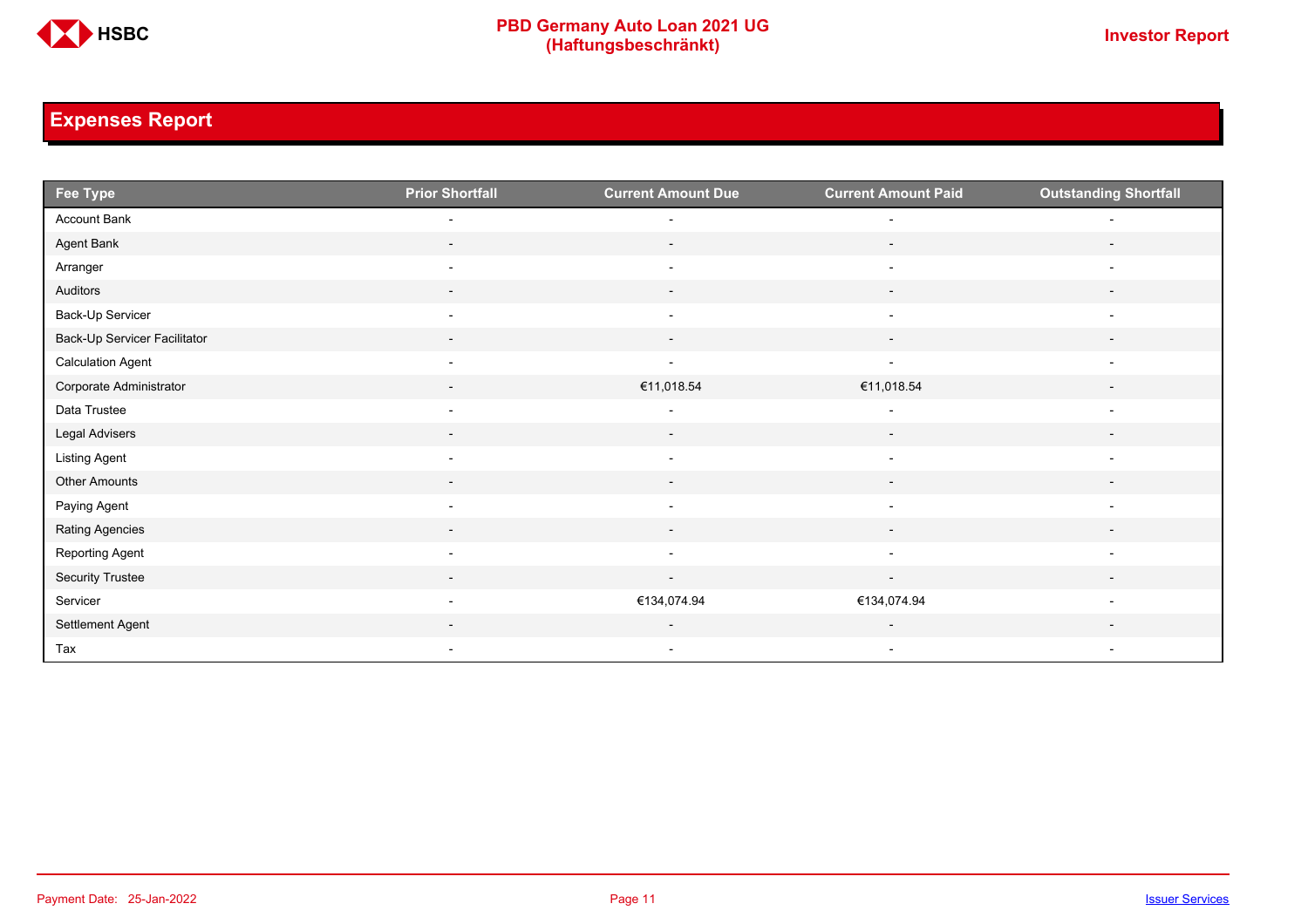

# <span id="page-11-0"></span>**Available Distribution Amounts**

| <b>Available Collections</b>       |                 |
|------------------------------------|-----------------|
| (a) All cash collections           | € 16,730,015.77 |
| (b) Any Deemed Collections         | € 340,496.16    |
| (c) Any and all Recoveries         | € 68,916.09     |
| <b>Total Available Collections</b> | € 17,139,428.02 |

| Available Interest Collections <b>\</b>                            |              |
|--------------------------------------------------------------------|--------------|
| The Available Collections less the Available Principal Collections | 1,544,611.69 |

| <b>Available Interest Amount</b>                                                 |                |
|----------------------------------------------------------------------------------|----------------|
| (a) The Available Interest Collections                                           | € 1,544,611.69 |
| (b) The amount standing to the credit of the General Reserve Account             | € 1,500,000.00 |
| (c) Any interest earned (if any) in respect of the Accounts                      |                |
| (d) With respect to the First Payment Date, The issue price of the Class A Notes |                |
| <b>Total Available Interest Amount</b>                                           | € 3,044,611.69 |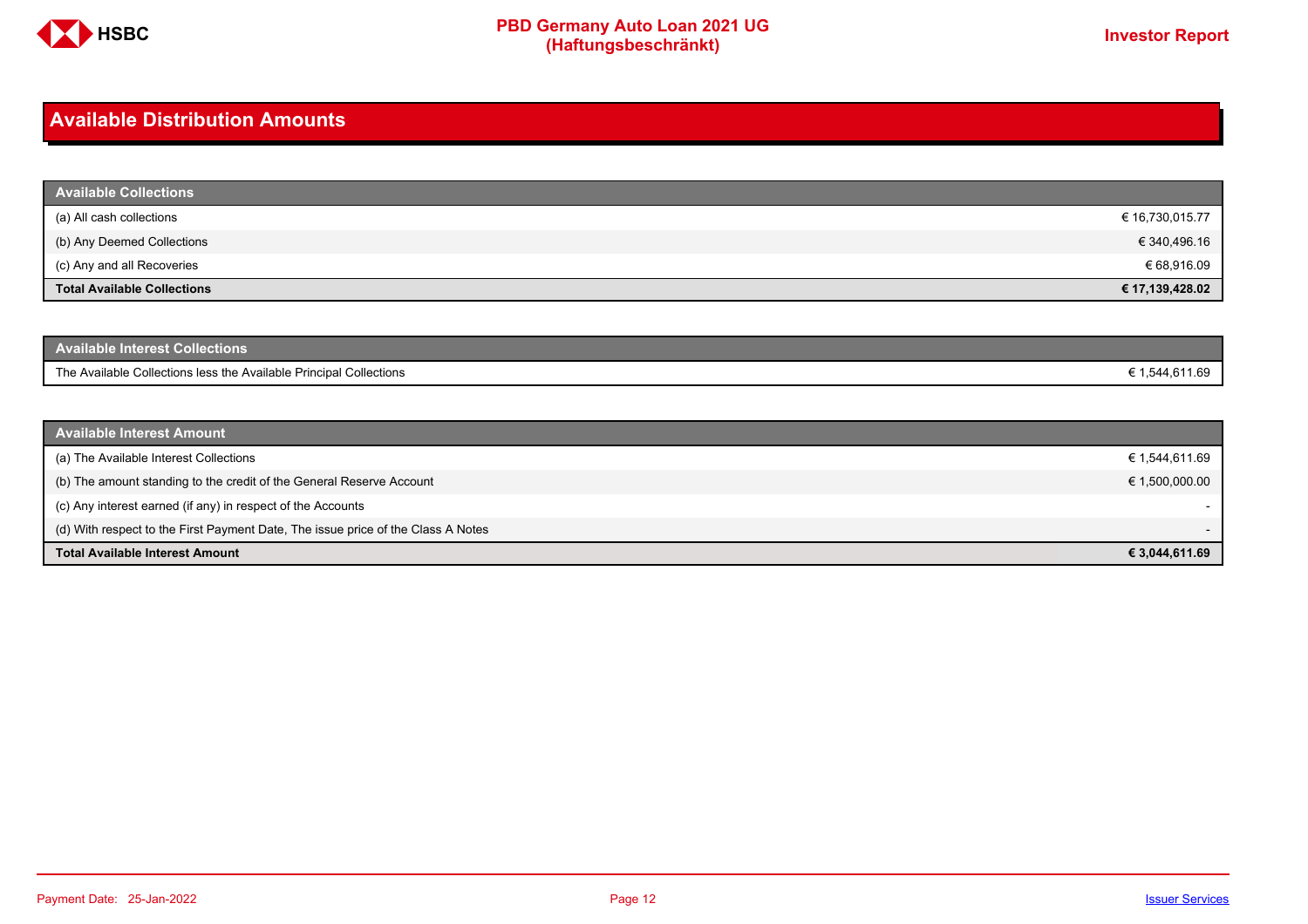

# <span id="page-12-0"></span>**Pre-Enforcement Priority of Payments**

| <b>Interest Priority of Payments</b>                                                                                                   | <b>Amounts Paid</b> | <b>Available Funds</b> |
|----------------------------------------------------------------------------------------------------------------------------------------|---------------------|------------------------|
|                                                                                                                                        |                     | € 3.044.611.69         |
| (a) first, to pay the Issuer Expenses and any Issuer Expenses Arrears                                                                  | € 145.093.48        | € 2,899,518.21         |
| (b) second, to pay, pari passu and on a pro rata basis, the Class A Notes Interest Amount                                              | € 112.500.00        | € 2,787,018.21         |
| (c) third, to transfer to the General Reserve Account for the balance to be equal to the Reserve Required Amount                       | € 1,500,000.00      | € 1,287,018.21         |
| (d) fourth, transfer to the Principal Account to reduce any Principal Deficiency Ledger to zero                                        | € 70.029.02         | € 1,216,989.19         |
| (e) fifth, to pay, pari passu and on a pro rata basis, the Class B Notes Interest Amount and Class B Interest Arrears                  | € 27.225.00         | € 1,189,764.19         |
| (f) sixth, to pay the Subordinated Loan Provider, first, Interest, and thereafter Principal (General Reserve Required Decrease Amount) | € 1.125.00          | € 1.188.639.19         |
| (g) seventh, to pay the remaining Available Interest Amount to the Seller                                                              | € 1,188,639.19      |                        |
| <b>Total Distribution Amount</b>                                                                                                       | € 3,044,611.69      |                        |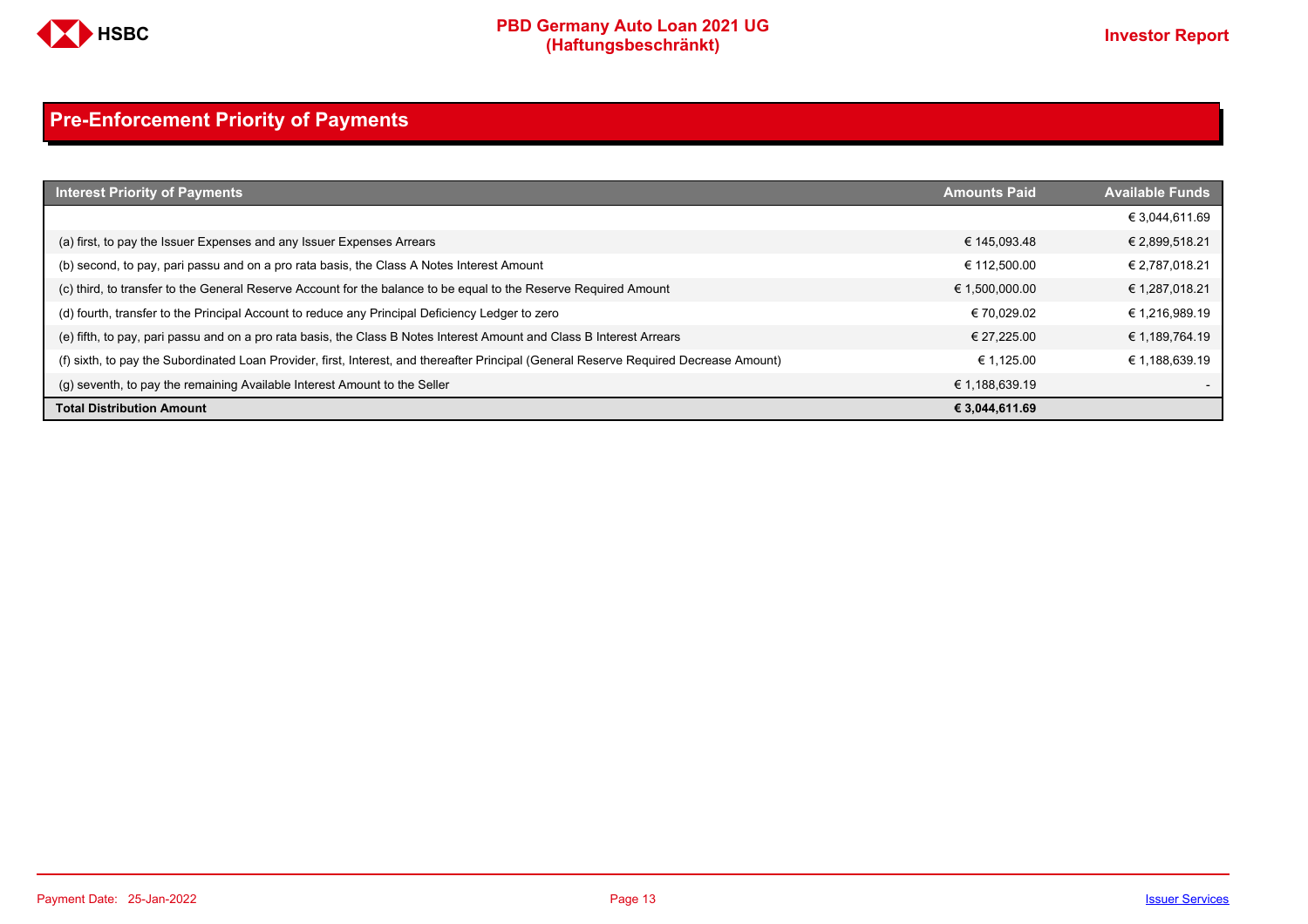

# <span id="page-13-0"></span>**Available Distribution Amounts**

| <b>Available Principal Collections</b>                           |                 |
|------------------------------------------------------------------|-----------------|
| (a) Scheduled Principal                                          | € 11,871,178.20 |
| (b) Unscheduled Principal                                        | € 3,405,420.41  |
| (c) Deemed Collections less Deemed Collection Interest Component | € 318,217.72    |
| <b>Total Available Principal Collections</b>                     | € 15,594,816.33 |

| <b>Available Principal Amount</b>                                                    |                 |
|--------------------------------------------------------------------------------------|-----------------|
| (a) All Principal Collections                                                        | € 15,594,816.33 |
| (b) The remaining balance standing to the credit of the Principal Account (if any)   | € 229.95        |
| (c) all amounts to be transferred from the Interest Account to the Principal Account | € 70,029.02     |
| (d) The Further Notes Amount                                                         | $-$             |
| (e) Any amounts credited to the Principal Account Ledger                             |                 |
| <b>Total Available Principal Amount</b>                                              | € 15,665,075.30 |

| <b>Maximum Receivables Purchase Amount</b>                                               |                  |
|------------------------------------------------------------------------------------------|------------------|
| (a) the difference between:                                                              |                  |
| (i) The Aggegate Outstanding Note Principal Amount                                       | € 536,300,000.00 |
| minus                                                                                    |                  |
| (ii) the Aggregate Outstanding Principal Amount on the last day of the Collection Period | € 520,634,924.70 |
| (b) The Available Principal Amount, less Additional Purchased Receivables                | € 15,665,075.30  |
| Maximum Receivables Purchase Amount (the lesser of (a) and (b) above)                    | € 15,665,075.30  |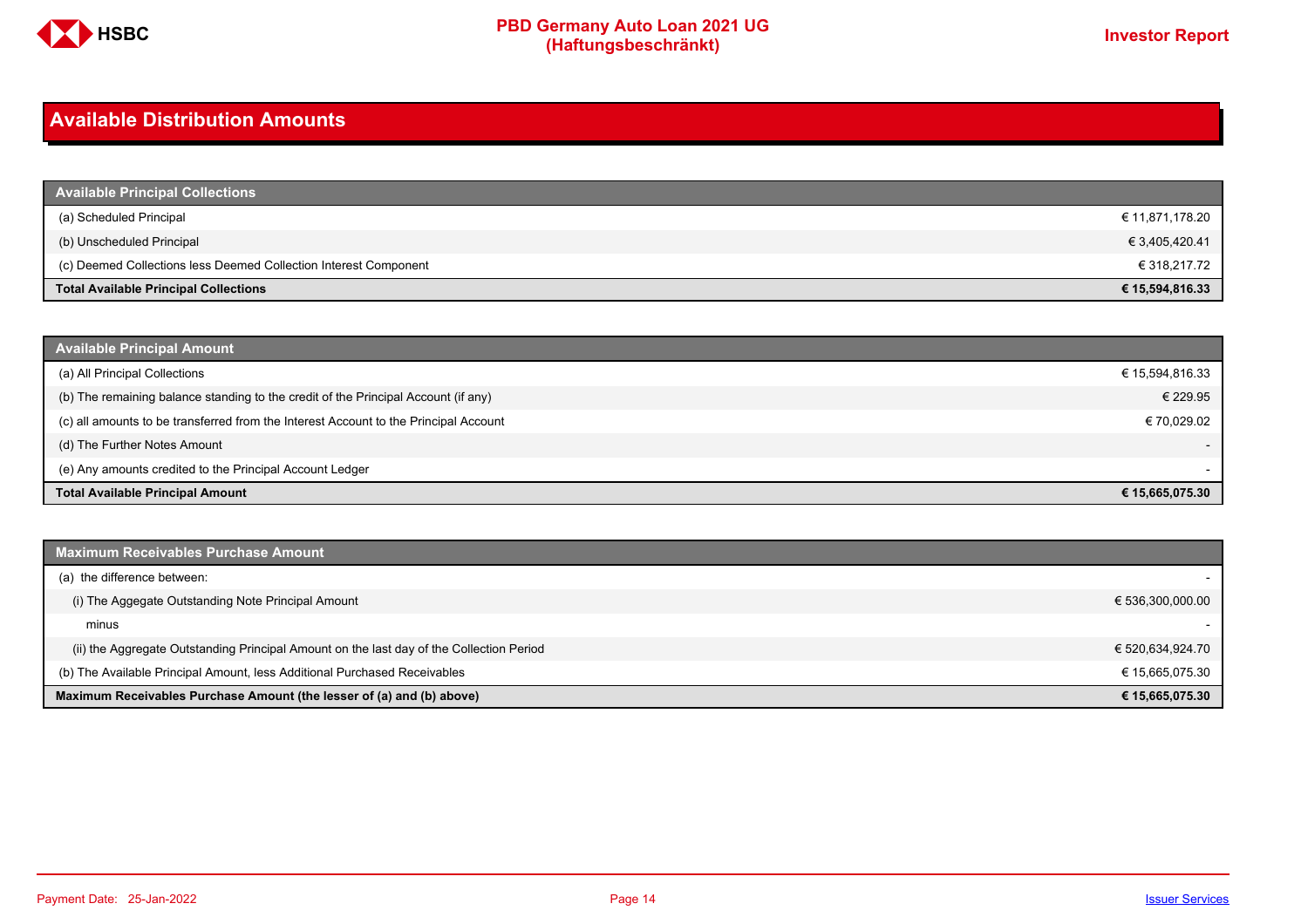

# <span id="page-14-0"></span>**Pre-Enforcement Priority of Payments**

| <b>Principal Priority of Payments</b>                                                                               | <b>Amounts Paid</b>      | <b>Available Funds</b> |
|---------------------------------------------------------------------------------------------------------------------|--------------------------|------------------------|
|                                                                                                                     |                          | € 15,665,075.30        |
| (a) first, to pay the Seller the Principal Component Purchase Price                                                 | € 15,665,068.97          | € 6.33                 |
| (b) second, during the Revolving Period, to pay any amounts up to the Maximum Principal Account Ledger Amount       | € 6.33                   |                        |
| (c) third, on each Payment Date, to pay, pari passu and on a pro rata basis, the Class A Notes Amortisation Amount  | $\overline{\phantom{0}}$ |                        |
| (d) fourth, on each Payment Date, to pay, pari passu and on a pro rata basis, the Class B Notes Amortisation Amount | $\overline{\phantom{a}}$ |                        |
| <b>Total Distribution Amount</b>                                                                                    | € 15,665,075.30          |                        |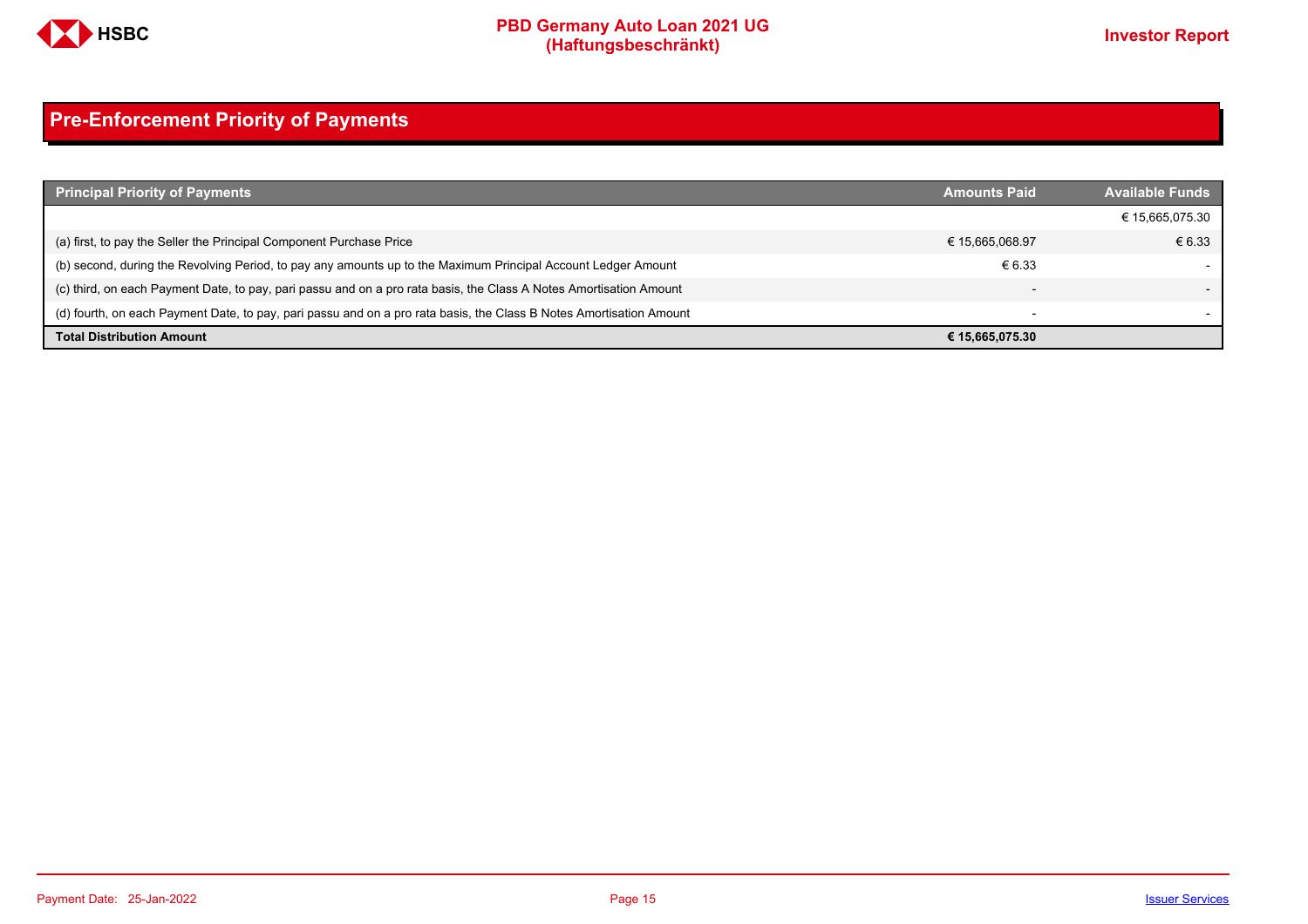

# <span id="page-15-0"></span>**Triggers & Events**

| <b>Transaction Events Summary</b> |    |
|-----------------------------------|----|
|                                   |    |
| Seller Event                      | No |
|                                   |    |
| Servicer Termination Event        | No |
|                                   |    |
| <b>Notification Event</b>         | No |
|                                   |    |
| <b>Issuer Event of Default</b>    | No |
|                                   |    |
| <b>Amortisation Event</b>         | No |
|                                   |    |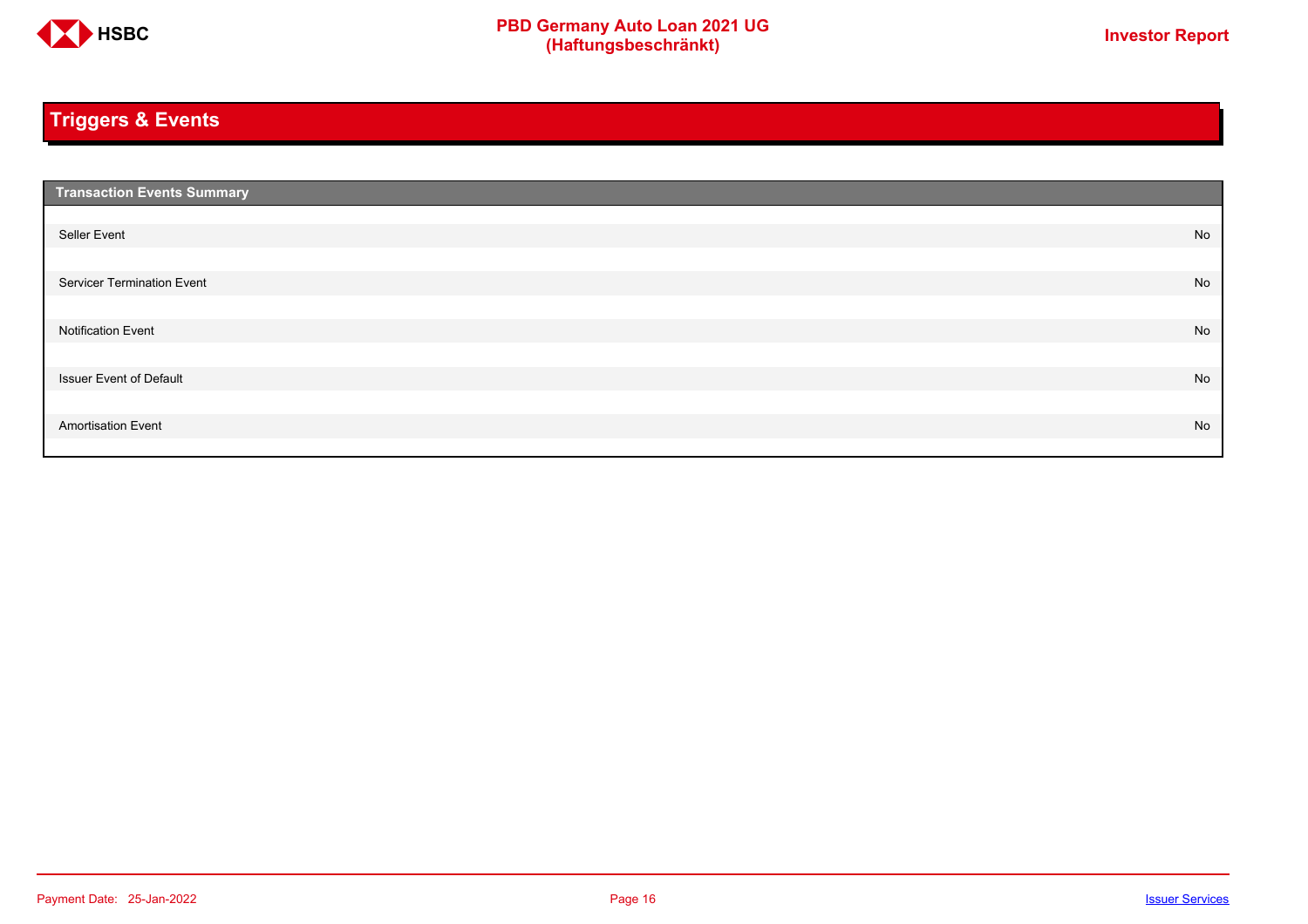

# <span id="page-16-0"></span>**Counterparty Ratings**

|                                                       |                          |        | Long Term      |        |             | <b>Short Term</b> |               |               |
|-------------------------------------------------------|--------------------------|--------|----------------|--------|-------------|-------------------|---------------|---------------|
| <b>Counterparty</b>                                   | <b>Counterparty Role</b> | Agency | <b>Trigger</b> | Rating |             | Status Trigger    | <b>Rating</b> | <b>Status</b> |
| Elavon Financial Services Designated Activity Company | <b>Account Bank</b>      | Fitch  |                | AA-    | <b>Pass</b> | F1                | $F1+$         | Pass          |
| Elavon Financial Services Designated Activity Company | <b>Account Bank</b>      | Moodys | A2             | АаЗ    | <b>Pass</b> | $P-1$             | P-1           | Pass          |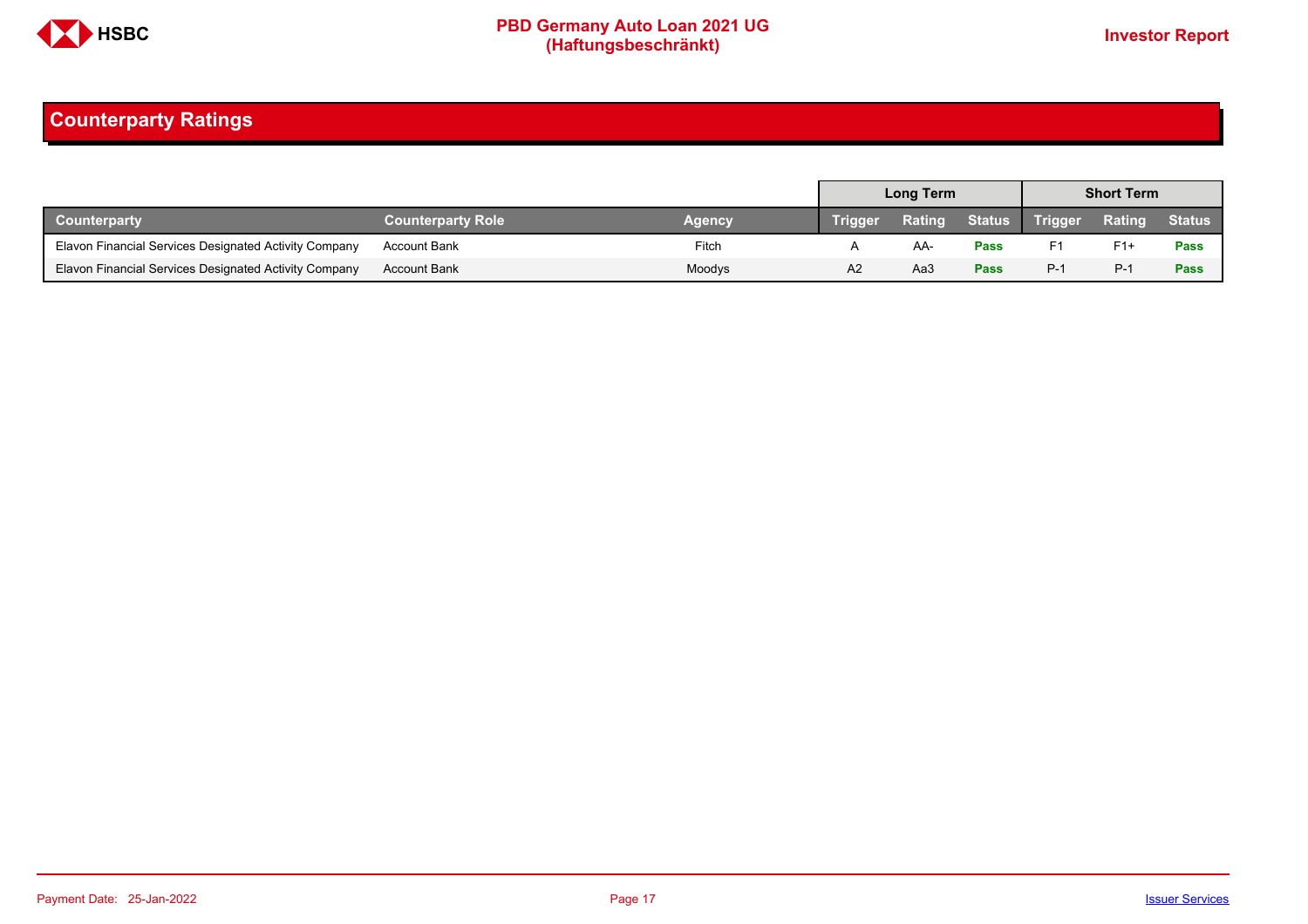

# **PBD Germany Auto Loan 2021 UG**<br>
(Haftungsbeschränkt)<br>
This area of the CHSD CHA (Haftungsbeschränkt)

# <span id="page-17-0"></span>**Portfolio Summary**

| Portfolio Statistics - Performing Receivables |            |
|-----------------------------------------------|------------|
| Top 1 Customer                                | 0.03%      |
| Top 10 Customers                              | 0.25%      |
| Top 20 Customers                              | 0.45%      |
| Average Balance per Customer                  | €10,969.30 |
| Weighted Average Discounted Interest Rate     | 3.35%      |
| Weighted Average OLTV                         | 84.13%     |
| Weighted Average Original Term (Months)       | 50.05      |
| Weighted Average RemainingTerm (Months)       | 32.22      |
| Weighted Average Seasoning (Months)           | 17.83      |
| <b>Balloon Amount</b>                         | 41.35%     |

| <b>Loan Portfolio</b>                                                |                            |                  |
|----------------------------------------------------------------------|----------------------------|------------------|
| Principal Opening Balance of performing and delinquent receivables : | Principal                  | € 536,299,770.05 |
|                                                                      | Number of Contracts        | 48,661           |
| <b>Principal Receipts:</b>                                           | <b>Principal Scheduled</b> | € 11,861,644.76  |
|                                                                      | Principal Unscheduled      | € 3,403,188.80   |
| Principal Opening Balance of repurchased receivables:                | Principal                  | € 329,982.77     |
|                                                                      | Number of Contracts        | 751              |
| Losses (default amount):                                             | Principal                  | € 70,029.02      |
|                                                                      | Number of Contracts        | $\overline{7}$   |
| Principal Closing Balance:                                           | Principal                  | € 520,634,924.70 |
|                                                                      | <b>Number of Contracts</b> | 47,910           |
| <b>Additional Receivables:</b>                                       | Principal                  | 15,665,068.97    |
|                                                                      | <b>Number of Contracts</b> | 1,053            |
| Principal Closing Balance plus Additional Receivables                | Principal                  | 536,299,993.67   |
|                                                                      | <b>Number of Contracts</b> | 48,963           |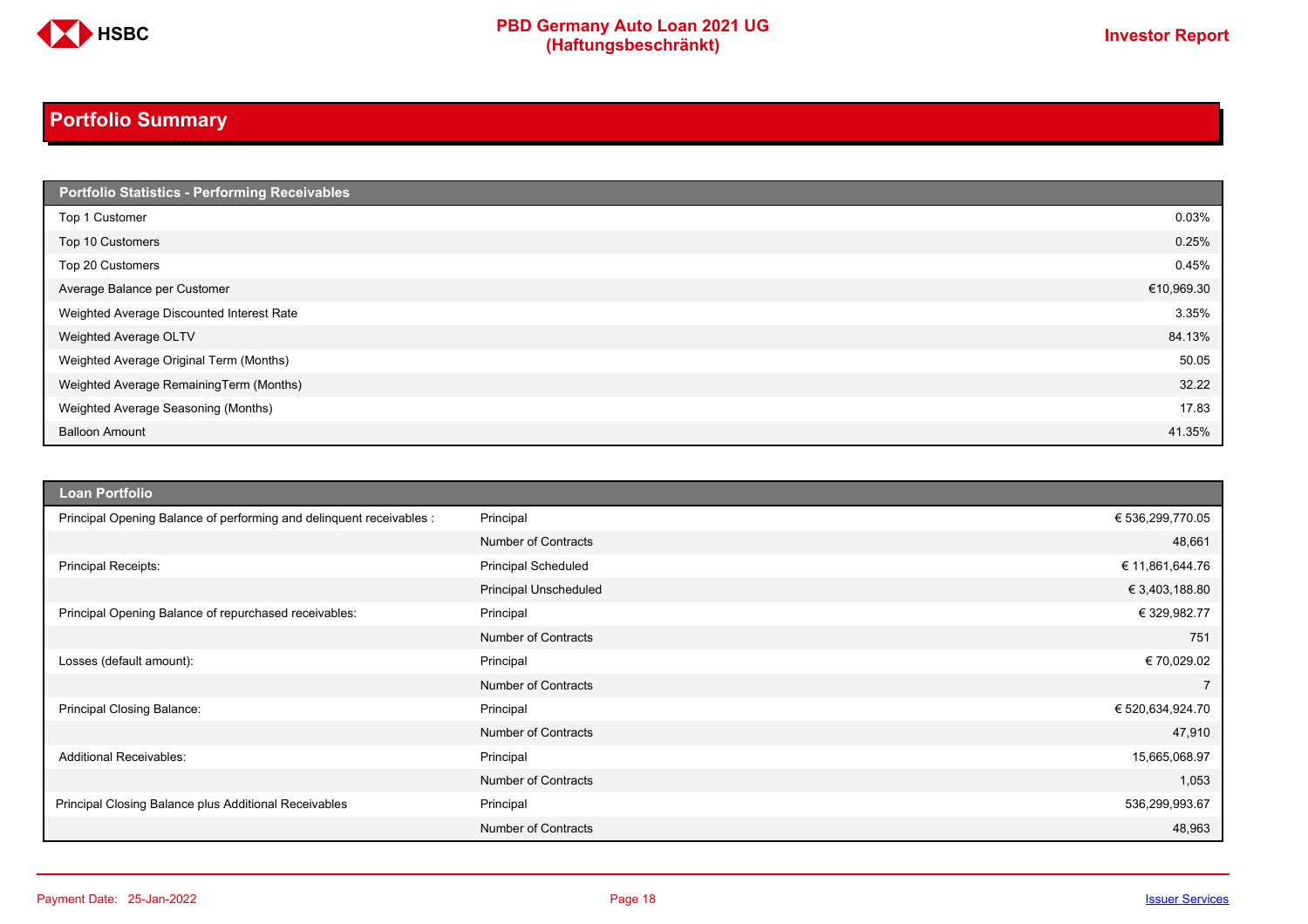

# **Portfolio Summary**

| <b>Performance Summary - Defaulted Receivables</b> | <b>Total</b> |
|----------------------------------------------------|--------------|
| <b>Current Defaulted Receivables</b>               | € 70,029.02  |
| Number of current Defaulted Receivables            |              |
| <b>Cumulative Defaulted Receivables</b>            | € 794,127.03 |
| Number of Cumulative Defaulted Receivables         | 72           |
| <b>Current Recoveries</b>                          | € 68,916.09  |
| Number of Current Recoveries                       | 8            |
| <b>Cumulative Recoveries</b>                       | €442,991.01  |
| Number of Cumulative Recoveries                    | 50           |
| Net Cumulative Losses under Defaulted Receivables  | € 351,136.02 |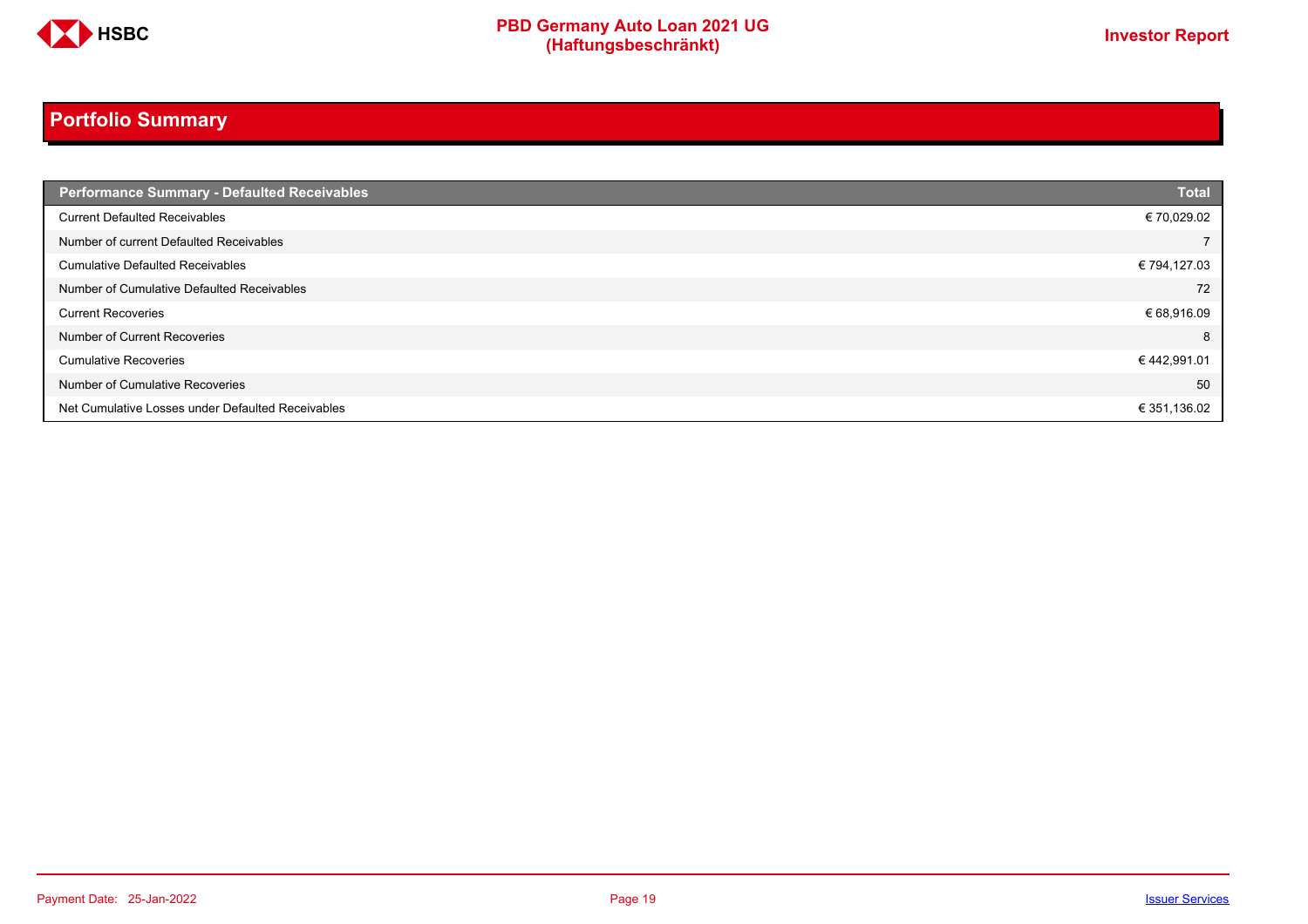

# **Portfolio Summary**

| <b>Performance Summary - Loan Performance</b> | <b>Trigger Breached</b> | <b>Trigger</b>           | <b>Current Month</b> |
|-----------------------------------------------|-------------------------|--------------------------|----------------------|
| <b>Performance Ratios:</b>                    |                         |                          |                      |
| Constant Prepayment Rate (CPR)                |                         | $\overline{\phantom{0}}$ | 7.52%                |
| <b>Cumulative Default Ratio</b>               | N                       | 2.00%                    |                      |
| Average Delinquency Ratio                     | N                       | 4.00%                    | 0.86%                |
| <b>Principal Deficiency Shortfall</b>         |                         | $\overline{\phantom{0}}$ |                      |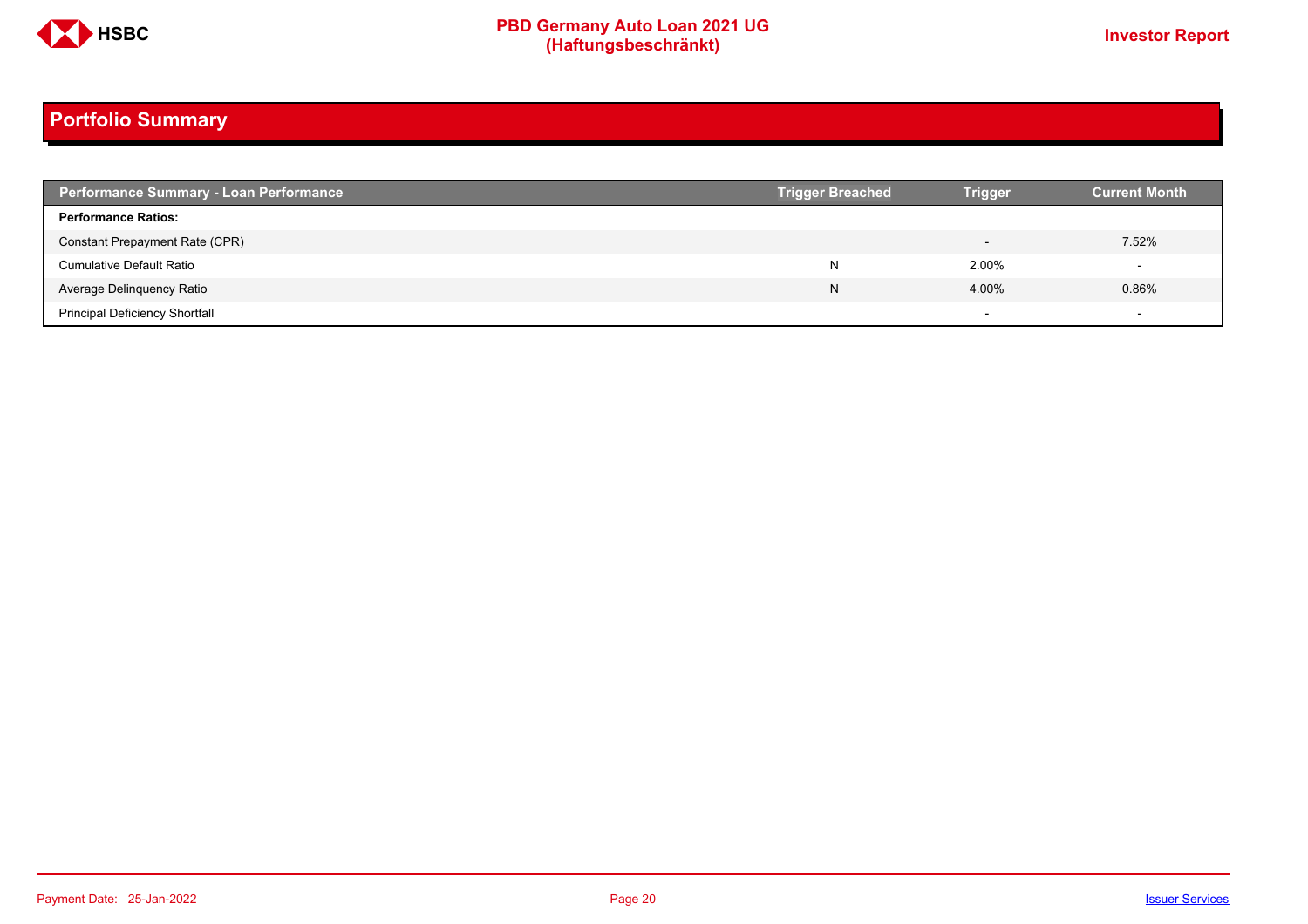

# <span id="page-20-0"></span>**Portfolio Concentration**

| <b>Concentration Limits</b>                                                                                                                                                                                                                                                                                                                                                                                                              | <b>Limit</b> | <b>Breached?</b> | <b>Actual</b><br>Amount | % of Total |
|------------------------------------------------------------------------------------------------------------------------------------------------------------------------------------------------------------------------------------------------------------------------------------------------------------------------------------------------------------------------------------------------------------------------------------------|--------------|------------------|-------------------------|------------|
| (a) the aggregate Outstanding Principal Amount of all Purchased Receivables that are Performing Receivables - as of such Subsequent<br>Purchase Date and taking into account all Additional Receivables to be purchased on such Subsequent Purchase Date:                                                                                                                                                                                |              |                  |                         |            |
| (i) which derive from Auto Loan Contracts in respect of Balloon Loans entered into with a Commercial Debtor does not exceed 35% of the<br>aggregate Outstanding Principal Amount of all Purchased Receivables that are Performing Receivables, taking into account those Additional                                                                                                                                                      | 35%          | N                | €155,410,541.57         | 28.98%     |
| <b>Receivables</b>                                                                                                                                                                                                                                                                                                                                                                                                                       |              |                  |                         |            |
| (ii) which derive from Auto Loan Contracts entered into with a Commercial Debtor does not exceed 45% of the aggregate Outstanding<br>Principal Amount of all Purchased Receivables that are Performing Receivables, taking into account those Additional Receivables                                                                                                                                                                     | 45%          | N                | €225,947,964.16         | 42.13%     |
| (iii) which derive from Auto Loan Contracts in respect of Balloon Loans does not exceed 85% of the aggregate Outstanding Principal<br>Amount of all Purchased Receivables that are Performing Receivables, taking into account those Additional Receivables                                                                                                                                                                              | 85%          | N                | €389,342,038.71         | 72.60%     |
|                                                                                                                                                                                                                                                                                                                                                                                                                                          |              |                  |                         |            |
| (iv) which derive from Auto Loan Contracts entered into to purchase Used Cars does not exceed 35% of the aggregate Outstanding<br>Principal Amount of all Purchased Receivables that are Performing Receivables, taking into account those Additional Receivables; and                                                                                                                                                                   | 35%          | N                | €187,698,380.03         | 35.00%     |
|                                                                                                                                                                                                                                                                                                                                                                                                                                          |              |                  |                         |            |
| (v) which are owed by the same Debtor does not exceed 0.05% of the aggregate Outstanding Principal Amount of all Purchased<br>Receivables that are Performing Receivables, taking into account those Additional Receivables                                                                                                                                                                                                              | 0.05%        | N                | €160,782.77             | 0.03%      |
|                                                                                                                                                                                                                                                                                                                                                                                                                                          |              |                  |                         |            |
| (b) the aggregate of the Balloon Amounts in respect of all Purchased Receivables that are Performing Receivables as of such date, taking into<br>account all Additional Receivables to be purchased on such Subsequent Purchase Date, is less than 60% of the aggregate Outstanding<br>Principal Amount of all Purchased Receivables that are Performing Receivables, taking into account those Additional Receivables                   | 60%          | N                | €221,781,269.35         | 41.35%     |
|                                                                                                                                                                                                                                                                                                                                                                                                                                          |              |                  |                         |            |
| (c) the average remaining term of the Auto Loan Contracts from which the Performing Receivables that are Performing Receivables arise.<br>taking into account all Additional Receivables to be purchased on such Subsequent Purchase Date, weighted by the Outstanding Principal<br>Amount of the Performing Receivables that are Performing Receivables, taking into account those Additional Receivables, does not exceed 46<br>months | 46           | N                | 32.22                   |            |
|                                                                                                                                                                                                                                                                                                                                                                                                                                          |              |                  |                         |            |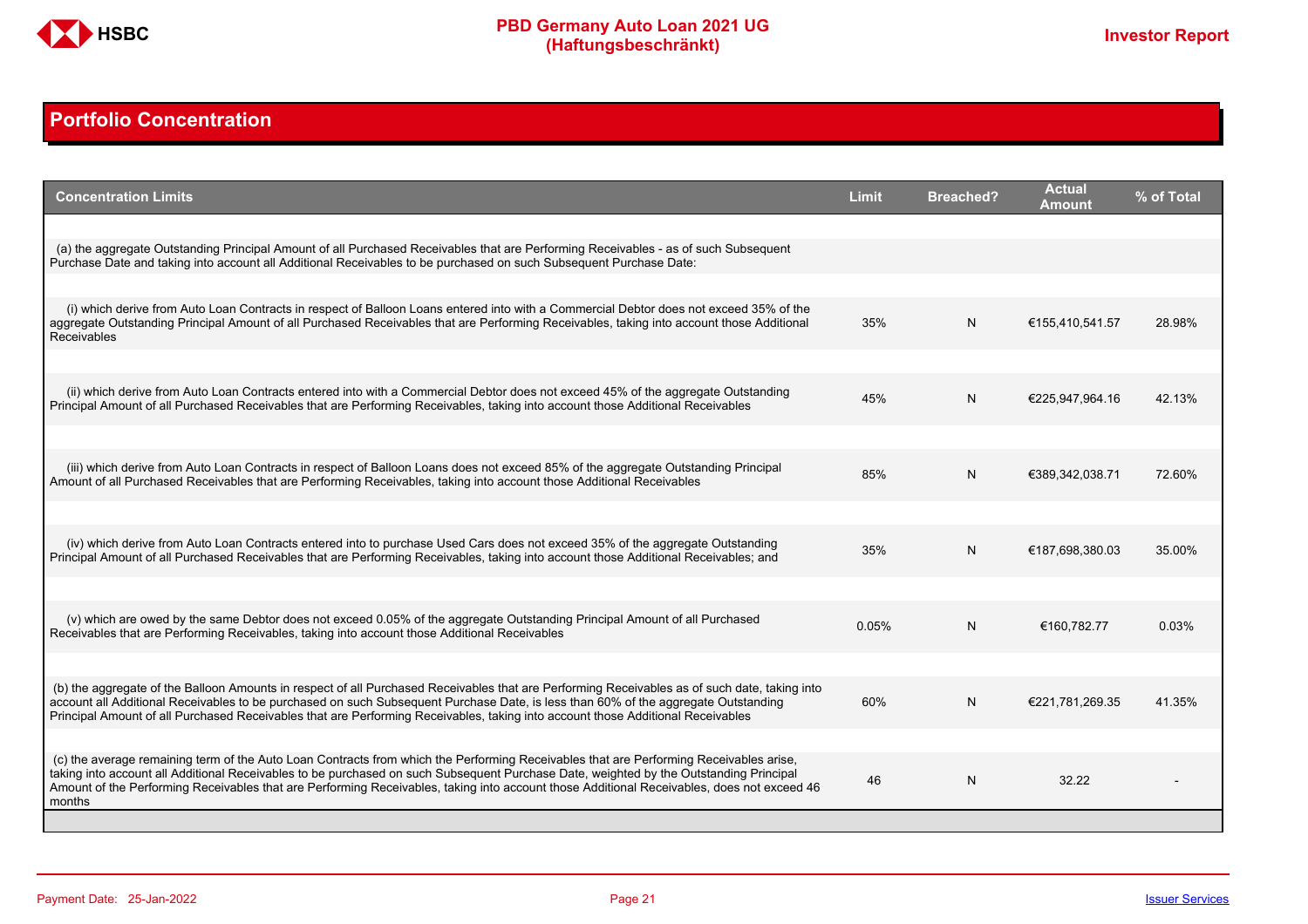

# <span id="page-21-0"></span>**Balance Sheet**

| <b>Assets</b>                            |                          | <b>Liabilities</b>                                 |
|------------------------------------------|--------------------------|----------------------------------------------------|
| <b>Principal Outstanding Balance</b>     |                          | <b>Principal Amount Outstanding</b>                |
| <b>Performing Receivables</b>            | €520,634,924.70          | €500,000,000.00<br>Class A Notes                   |
| <b>Additional Receivables</b>            | €15,665,068.97           | €36,300,000.00<br>Class B Notes                    |
| <b>Net Outstanding Receivable Amount</b> | €536,299,993.67          | €536,300,000.00<br><b>Notes</b>                    |
|                                          |                          |                                                    |
| Reserves                                 |                          | Liabilities                                        |
| <b>General Reserve Account</b>           | €1,500,000.00            | <b>General Reserve Liability</b><br>€1,500,000.00  |
| <b>General Collection Account</b>        |                          | <b>General Collection Liability</b>                |
| Interest Account                         | $\overline{\phantom{a}}$ | Interest Account                                   |
| <b>Principal Account</b>                 | €6.33                    |                                                    |
| <b>Total Assets</b>                      | €537,800,000.00          | <b>Principal Account Ledger</b><br>€537,800,000.00 |

| <b>Liabilities</b>                  |                 |
|-------------------------------------|-----------------|
| <b>Principal Amount Outstanding</b> |                 |
| Class A Notes                       | €500,000,000.00 |
| Class B Notes                       | €36,300,000.00  |
| <b>Notes</b>                        | €536,300,000.00 |
|                                     |                 |
| <b>Liabilities</b>                  |                 |
| General Reserve Liability           | €1,500,000.00   |
| <b>General Collection Liability</b> |                 |
| <b>Interest Account</b>             |                 |
|                                     |                 |
| <b>Principal Account Ledger</b>     | €537,800,000.00 |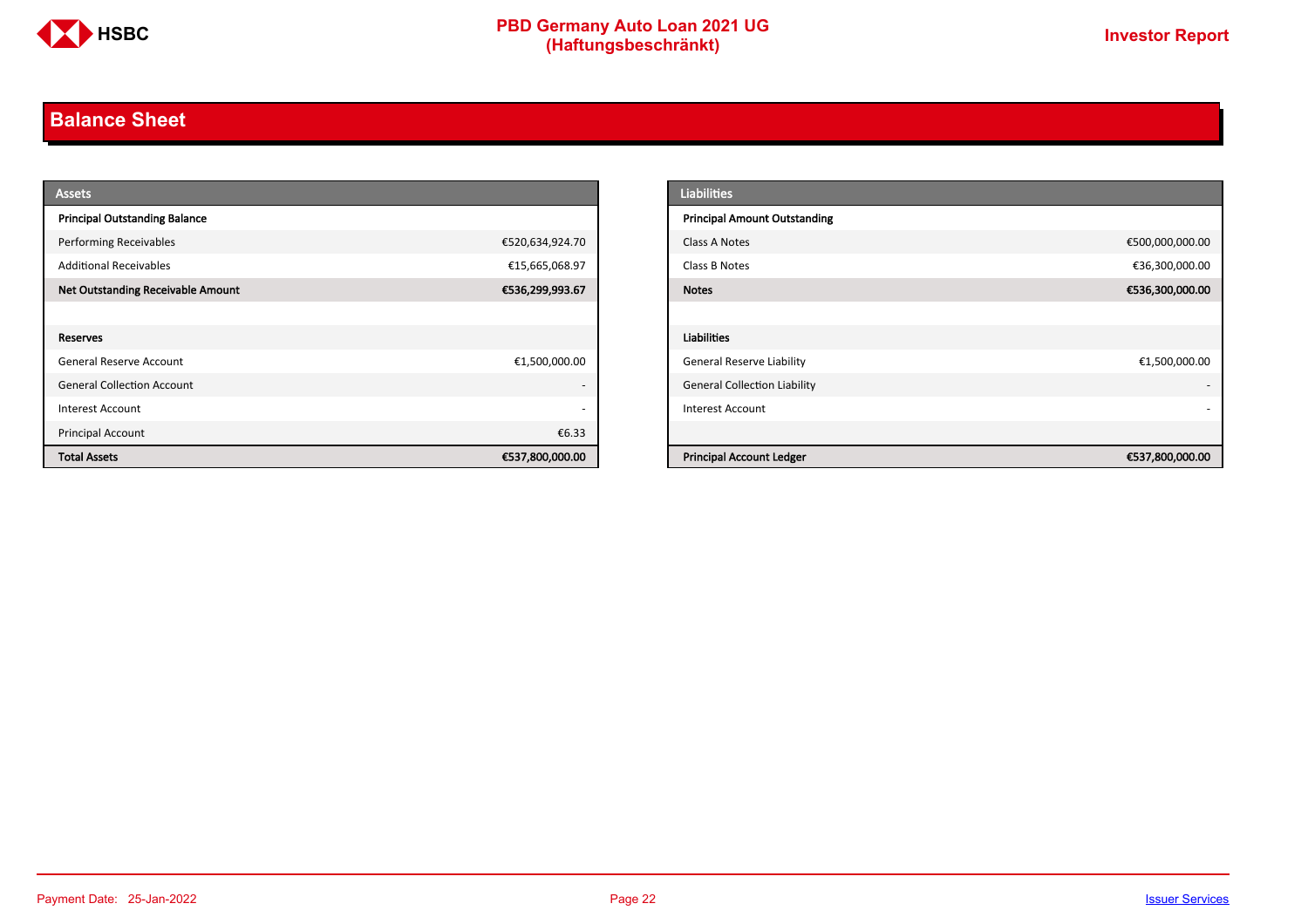

| <b>Delinquent Receivables</b> | <b>Total Current Principal Balance</b> | % Total Current Balance | <b>Number of Loans</b> | % Number of Loans |
|-------------------------------|----------------------------------------|-------------------------|------------------------|-------------------|
| $0 < 30$ days                 | € 535,048,711.41                       | 99.77%                  | 48,775                 | 99.76%            |
| $30 < 60$ days                | € 803,567.06                           | 0.15%                   | 79                     | 0.16%             |
| $60 < 90$ days                | € 282.011.69                           | 0.05%                   | 22                     | 0.04%             |
| $90 < 120$ days               | € 101,758.39                           | 0.02%                   |                        | 0.01%             |
| 120 < 150 days                | € 63.945.12                            | 0.01%                   | 8                      | 0.02%             |
| <b>Grand Total</b>            | € 536.299.993.67                       | 100.00%                 | 48,891                 | 100.00%           |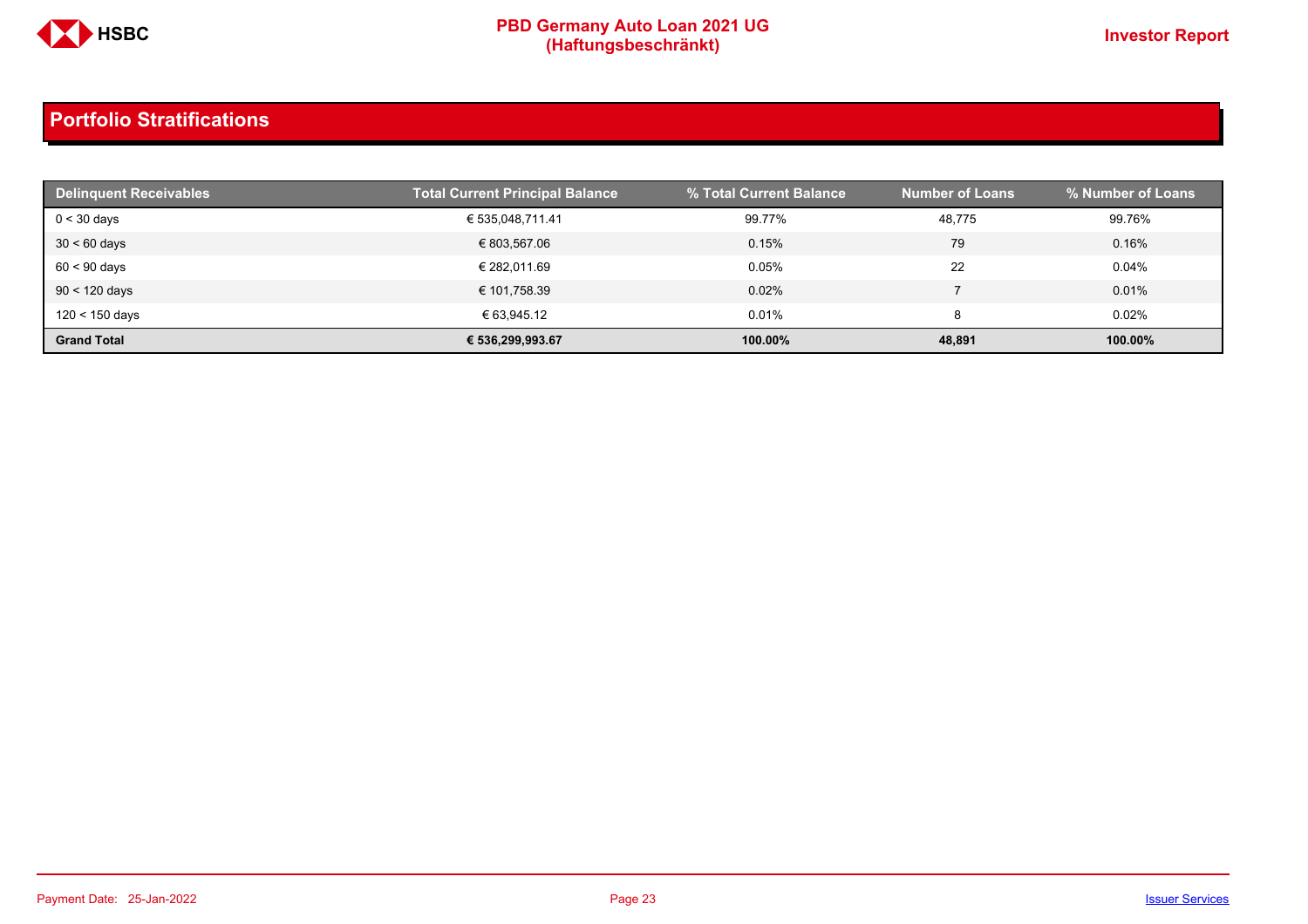

| <b>Vehicle Type</b> | <b>Total Current Principal Balance</b> | % Total Current Balance | <b>Number of Loans</b> | % Number of Loans |
|---------------------|----------------------------------------|-------------------------|------------------------|-------------------|
| New                 | € 348,601,613.64                       | 65.00%                  | 24,412                 | 49.93%            |
| Used                | € 187,698,380.03                       | 35.00%                  | 24.479                 | 50.07%            |
| <b>Grand Total</b>  | € 536,299,993.67                       | 100.00%                 | 48,891                 | 100.00%           |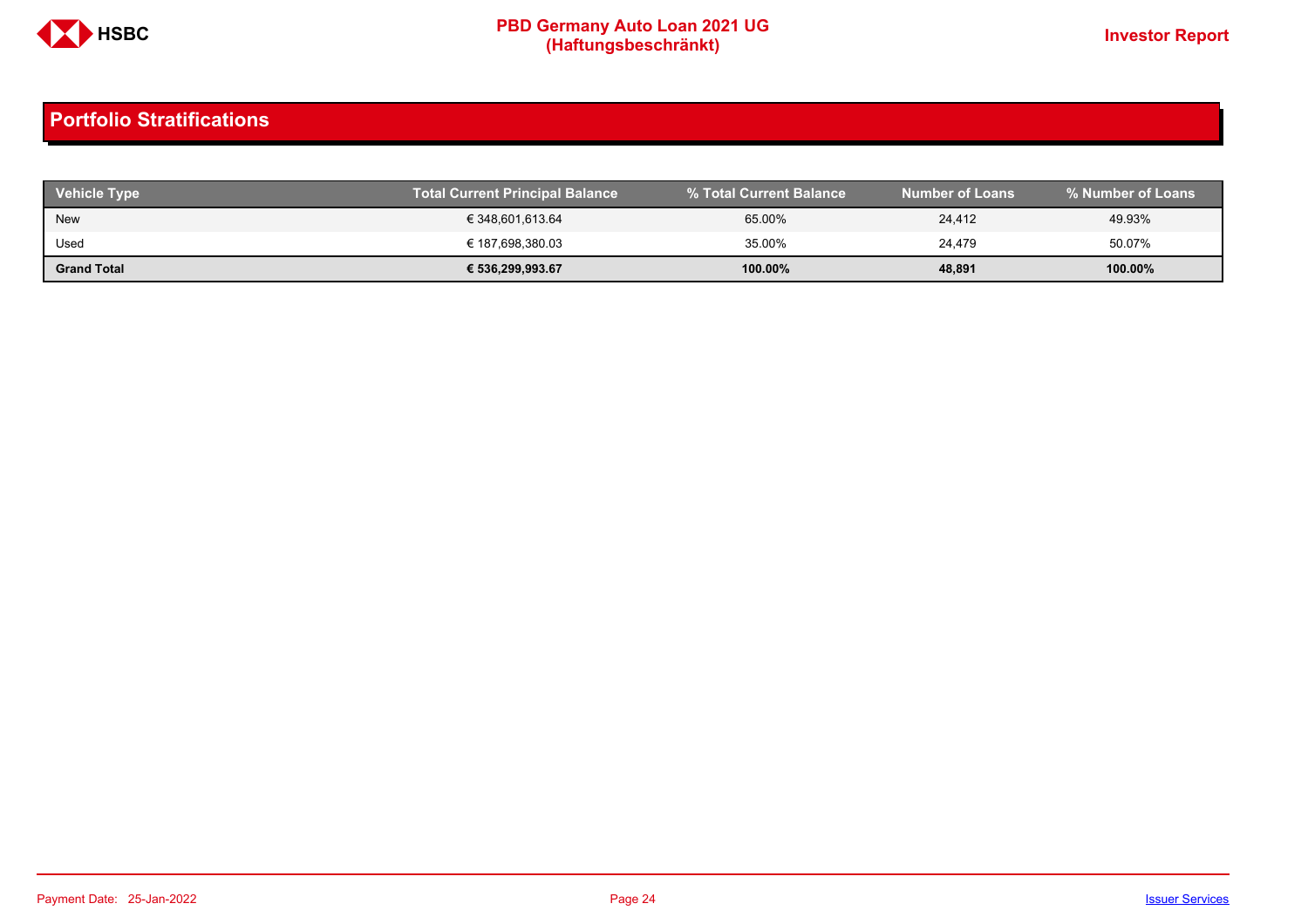

| <b>Customer Type</b> | <b>Total Current Principal Balance</b> |         | Number of Loans <b>\</b> | % Number of Loans |
|----------------------|----------------------------------------|---------|--------------------------|-------------------|
| Commercial           | € 225.947.964.16                       | 42.13%  | 17,735                   | 36.27%            |
| Consumer             | € 310.352.029.51                       | 57.87%  | 31,156                   | 63.73%            |
| <b>Grand Total</b>   | € 536,299,993.67                       | 100.00% | 48,891                   | 100.00%           |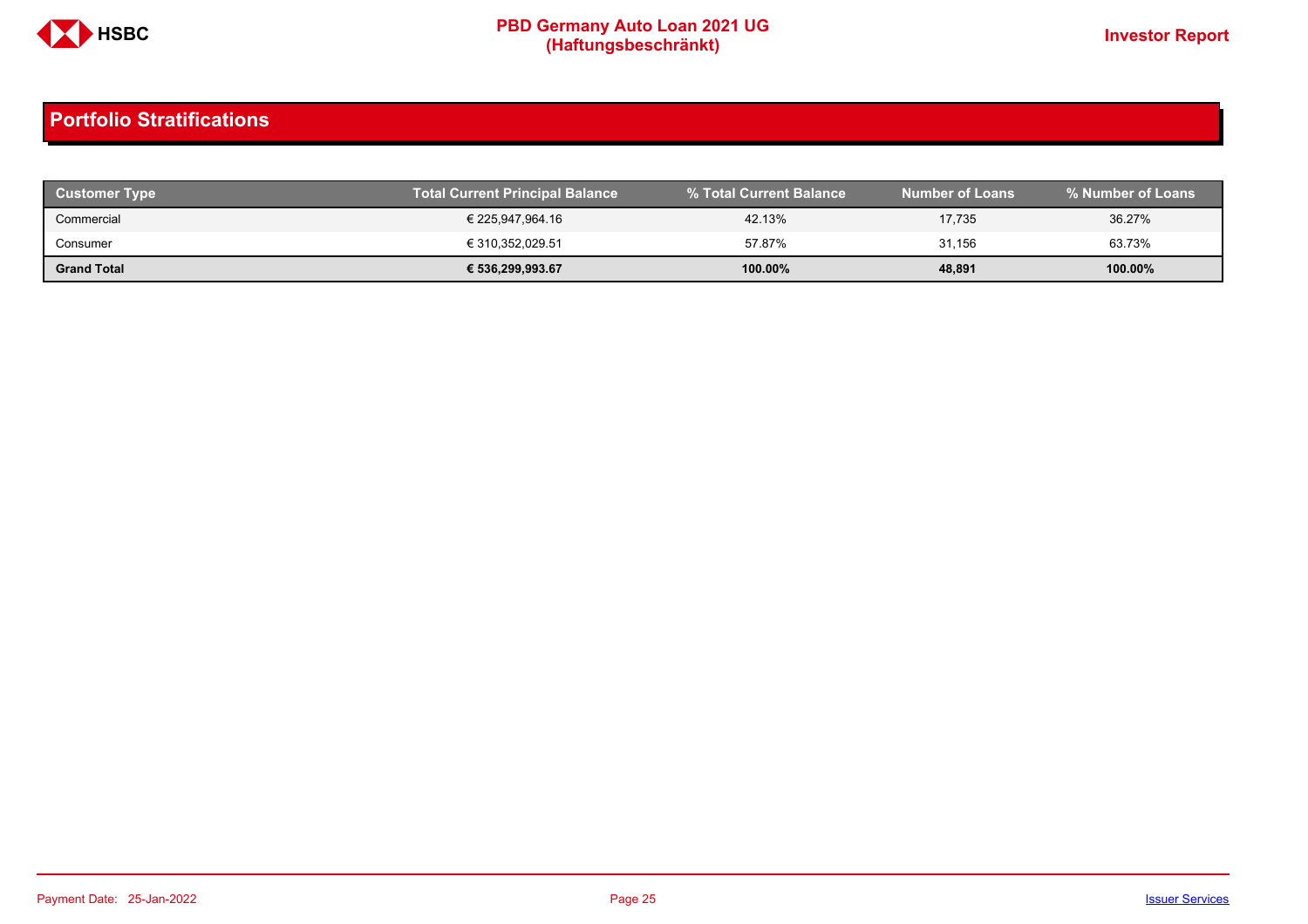

| <b>Contract Type</b> | <b>Total Current Principal Balance</b> |            | <b>Number of Loans</b> | % Number of Loans |
|----------------------|----------------------------------------|------------|------------------------|-------------------|
| Balloon              | € 389.342.038.71                       | 72.60%     | 28,948                 | 59.21%            |
| Standard             | € 146.957.954.96                       | 27.40%     | 19.943                 | 40.79%            |
| <b>Grand Total</b>   | € 536,299,993.67                       | $100.00\%$ | 48,891                 | 100.00%           |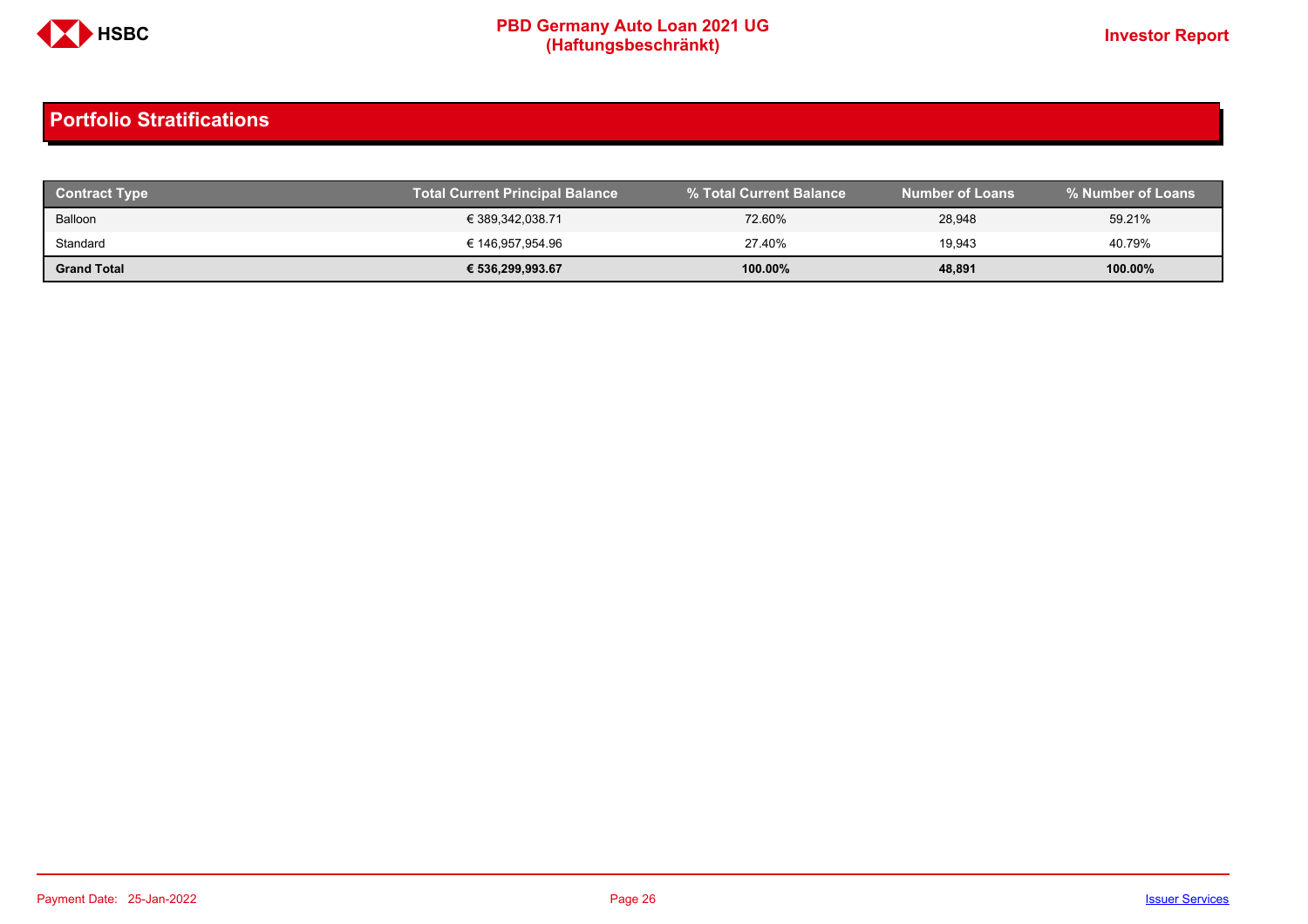

| <b>Initial Outstanding Balance</b> | <b>Total Current Principal Balance</b> | % Total Current Balance | <b>Number of Loans</b> | % Number of Loans |
|------------------------------------|----------------------------------------|-------------------------|------------------------|-------------------|
| < 2,500.00                         | € 346,959.70                           | 0.06%                   | 412                    | 0.84%             |
| 2,500.00 < 5,000.00                | €4,550,089.40                          | 0.85%                   | 2,098                  | 4.29%             |
| 5,000.00 < 7,500.00                | € 19,511,334.50                        | 3.64%                   | 5,061                  | 10.35%            |
| 7,500.00 < 10,000.00               | € 39,538,410.17                        | 7.37%                   | 6,752                  | 13.81%            |
| 10,000.00 < 12,500.00              | € 48,652,211.83                        | 9.07%                   | 6,460                  | 13.21%            |
| 12,500.00 < 15,000.00              | € 50,964,922.60                        | 9.50%                   | 5,385                  | 11.01%            |
| 15,000.00 < 17,500.00              | € 53,473,217.98                        | 9.97%                   | 4,712                  | 9.64%             |
| 17,500.00 < 20,000.00              | € 58,151,042.38                        | 10.84%                  | 4,304                  | 8.80%             |
| 20,000.00 < 22,500.00              | € 62,382,034.69                        | 11.63%                  | 4,110                  | 8.41%             |
| 22,500.00 < 25,000.00              | € 57,881,866.35                        | 10.79%                  | 3,372                  | 6.90%             |
| 25,000.00 < 27,500.00              | € 43,708,606.87                        | 8.15%                   | 2,243                  | 4.59%             |
| 27,500.00 < 30,000.00              | € 32,707,037.44                        | 6.10%                   | 1,508                  | 3.08%             |
| 30,000.00 < 32,500.00              | € 23,595,604.77                        | 4.40%                   | 997                    | 2.04%             |
| 32,500.00 < 35,000.00              | € 15,611,985.98                        | 2.91%                   | 610                    | 1.25%             |
| 35,000.00 < 37,500.00              | € 10,188,350.43                        | 1.90%                   | 376                    | 0.77%             |
| 37,500.00 < 40,000.00              | € 6,889,021.81                         | 1.28%                   | 241                    | 0.49%             |
| 40,000.00 < 42,500.00              | € 3,498,370.44                         | 0.65%                   | 114                    | 0.23%             |
| 42,500.00 < 45,000.00              | € 2,309,994.57                         | 0.43%                   | 70                     | 0.14%             |
| 45,000.00 < 47,500.00              | € 876,713.70                           | 0.16%                   | 26                     | 0.05%             |
| 47,500.00 < 50,000.00              | € 781,164.68                           | 0.15%                   | 21                     | 0.04%             |
| 50,000.00 < 52,500.00              | € 243,460.20                           | 0.05%                   | $\overline{7}$         | 0.01%             |
| 52,500.00 < 55,000.00              | € 350,183.96                           | 0.07%                   | 9                      | 0.02%             |
| 57,500.00 < 60,000.00              | € 39,592.97                            | 0.01%                   | $\mathbf{1}$           | $0.00\%$          |
| $= 60,000.00$                      | €47,816.25                             | 0.01%                   | $\overline{2}$         | $0.00\%$          |
| <b>Grand Total</b>                 | € 536,299,993.67                       | 100.00%                 | 48,891                 | 100.00%           |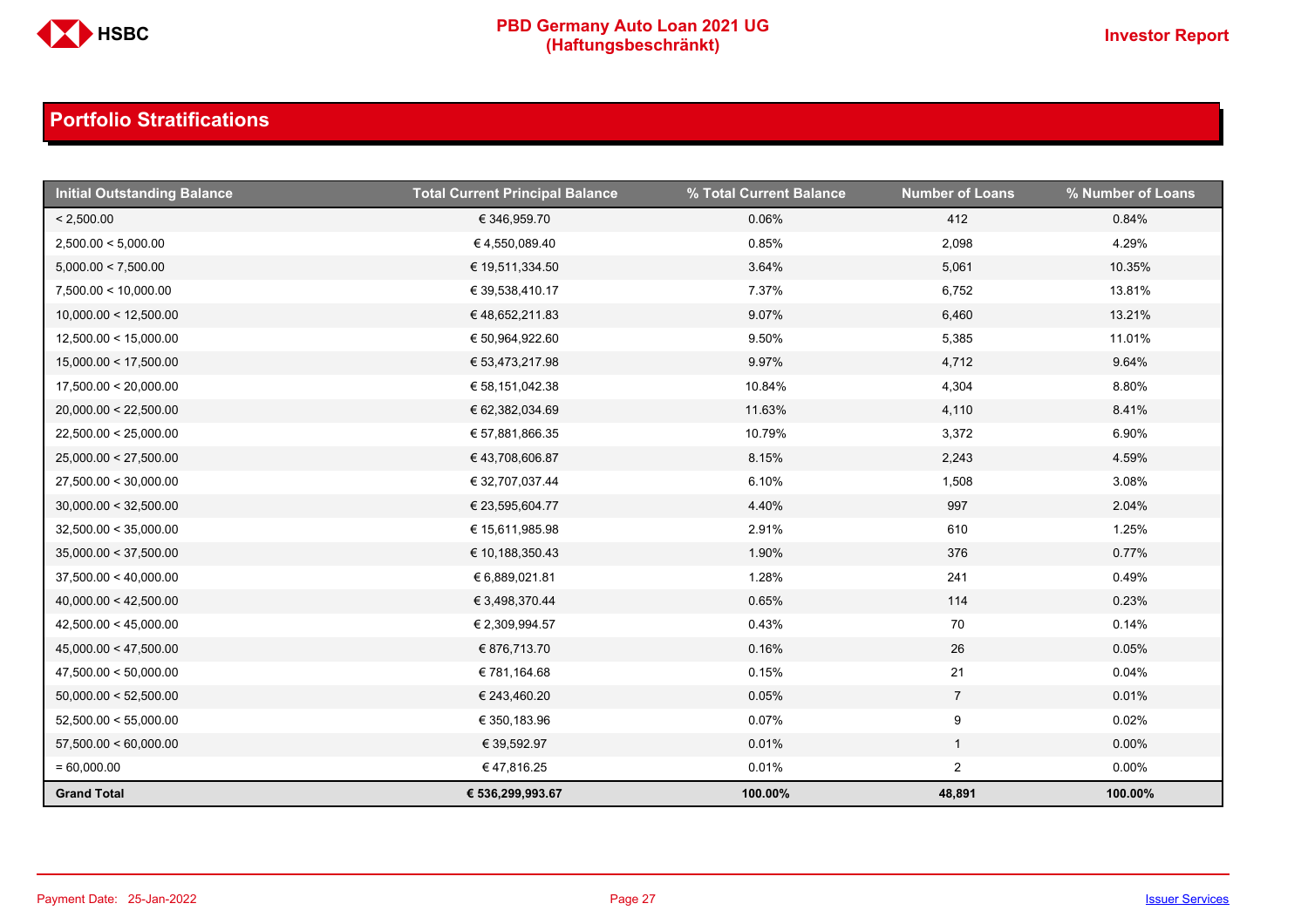

| <b>Remaining Outstanding Balance</b> | <b>Total Current Principal Balance</b> | % Total Current Balance | <b>Number of Loans</b> | % Number of Loans |
|--------------------------------------|----------------------------------------|-------------------------|------------------------|-------------------|
| < 2,500.00                           | €4,833,596.73                          | 0.90%                   | 4,425                  | 9.05%             |
| 2,500.00 < 5,000.00                  | € 22,840,862.87                        | 4.26%                   | 5,983                  | 12.24%            |
| 5,000.00 < 7,500.00                  | €47,514,360.68                         | 8.86%                   | 7,571                  | 15.49%            |
| 7,500.00 < 10,000.00                 | € 64,783,108.25                        | 12.08%                  | 7,443                  | 15.22%            |
| 10,000.00 < 12,500.00                | € 63,631,441.92                        | 11.86%                  | 5,678                  | 11.61%            |
| 12,500.00 < 15,000.00                | € 67,214,911.31                        | 12.53%                  | 4,894                  | 10.01%            |
| 15,000.00 < 17,500.00                | € 64,303,838.39                        | 11.99%                  | 3,972                  | 8.12%             |
| 17,500.00 < 20,000.00                | € 57,799,462.14                        | 10.78%                  | 3,094                  | 6.33%             |
| 20,000.00 < 22,500.00                | €47,151,298.61                         | 8.79%                   | 2,228                  | 4.56%             |
| 22,500.00 < 25,000.00                | € 36,244,703.85                        | 6.76%                   | 1,530                  | 3.13%             |
| 25,000.00 < 27,500.00                | € 24,959,336.58                        | 4.65%                   | 955                    | 1.95%             |
| 27,500.00 < 30,000.00                | € 15,231,336.50                        | 2.84%                   | 532                    | 1.09%             |
| 30,000.00 < 32,500.00                | € 8,442,442.91                         | 1.57%                   | 271                    | 0.55%             |
| 32,500.00 < 35,000.00                | € 5,157,152.74                         | 0.96%                   | 153                    | 0.31%             |
| 35,000.00 < 37,500.00                | € 3,082,852.93                         | 0.57%                   | 85                     | 0.17%             |
| 37,500.00 < 40,000.00                | € 1,659,458.49                         | 0.31%                   | 43                     | 0.09%             |
| 40,000.00 < 42,500.00                | € 859,106.69                           | 0.16%                   | 21                     | 0.04%             |
| 42,500.00 < 45,000.00                | € 349,819.96                           | 0.07%                   | 8                      | 0.02%             |
| 45,000.00 < 47,500.00                | € 92,697.71                            | 0.02%                   | $\overline{2}$         | $0.00\%$          |
| 47,500.00 < 50,000.00                | €96,074.93                             | 0.02%                   | $\overline{a}$         | $0.00\%$          |
| 50,000.00 < 52,500.00                | € 52,129.48                            | 0.01%                   | $\mathbf{1}$           | $0.00\%$          |
| <b>Grand Total</b>                   | € 536,299,993.67                       | 100.00%                 | 48,891                 | 100.00%           |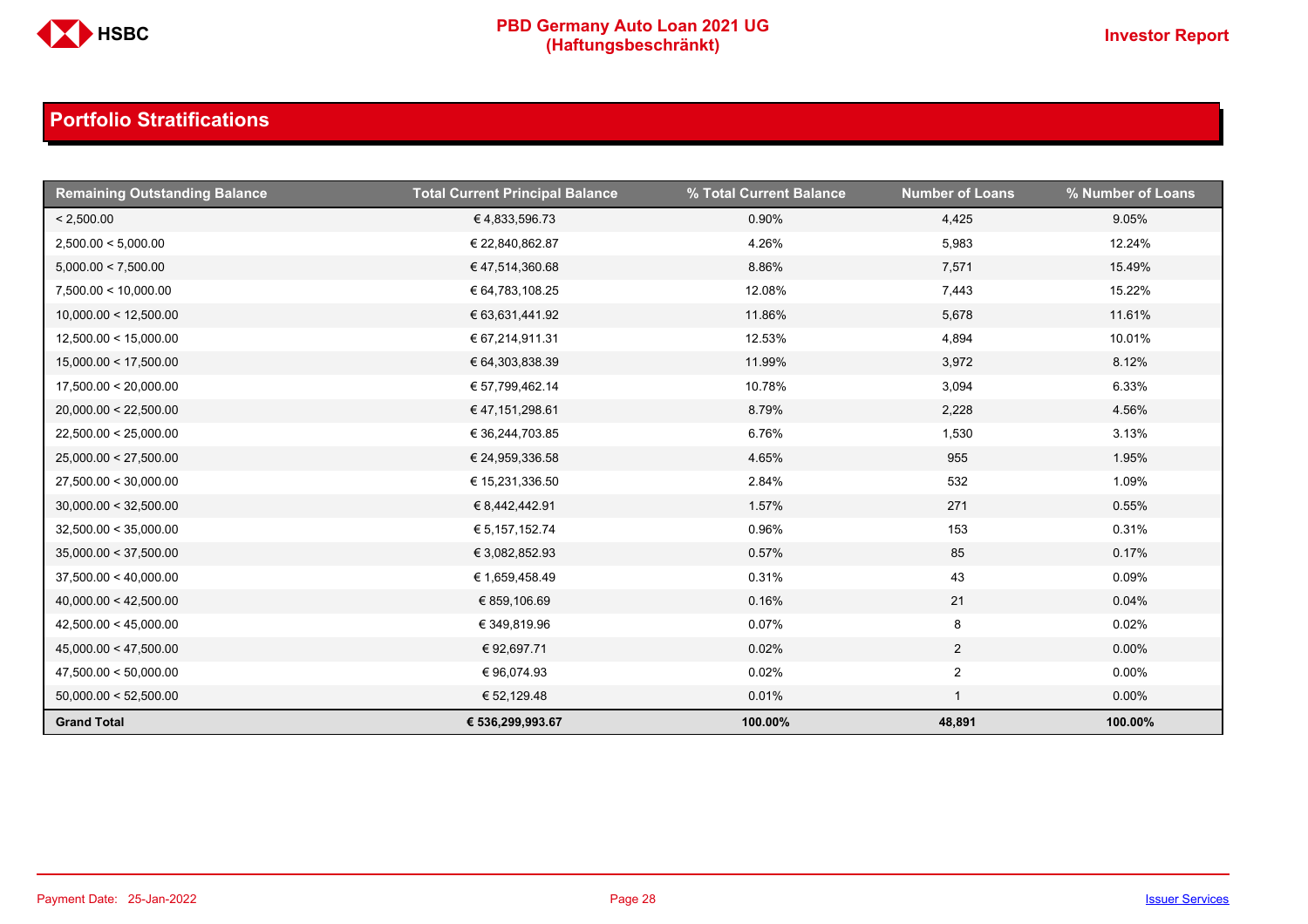

| <b>Original Term (Months)</b> | <b>Total Current Principal Balance</b> | % Total Current Balance | <b>Number of Loans</b> | % Number of Loans |
|-------------------------------|----------------------------------------|-------------------------|------------------------|-------------------|
| 6 < 12                        | € 10,759.08                            | $0.00\%$                | 9                      | 0.02%             |
| 12 < 18                       | € 797,534.85                           | 0.15%                   | 284                    | 0.58%             |
| 18 < 24                       | € 685,803.10                           | 0.13%                   | 242                    | 0.49%             |
| 24 < 30                       | € 7,942,037.81                         | 1.48%                   | 1,787                  | 3.66%             |
| 30 < 36                       | € 2,183,578.14                         | 0.41%                   | 482                    | 0.99%             |
| 36 < 42                       | € 46,233,571.23                        | 8.62%                   | 6,367                  | 13.02%            |
| 42 < 48                       | € 3,568,359.45                         | 0.67%                   | 546                    | 1.12%             |
| 48 < 54                       | € 355,346,775.49                       | 66.26%                  | 28,012                 | 57.29%            |
| 54 < 60                       | € 2,620,429.50                         | 0.49%                   | 310                    | 0.63%             |
| 60 < 66                       | € 89,907,354.68                        | 16.76%                  | 8,214                  | 16.80%            |
| 66 < 72                       | € 883,266.41                           | 0.16%                   | 107                    | 0.22%             |
| 72 < 78                       | € 9,066,080.59                         | 1.69%                   | 1,020                  | 2.09%             |
| 78 < 84                       | € 550,860.97                           | 0.10%                   | 52                     | 0.11%             |
| $>= 84$                       | € 16,503,582.37                        | 3.08%                   | 1,459                  | 2.98%             |
| <b>Grand Total</b>            | € 536,299,993.67                       | 100.00%                 | 48,891                 | 100.00%           |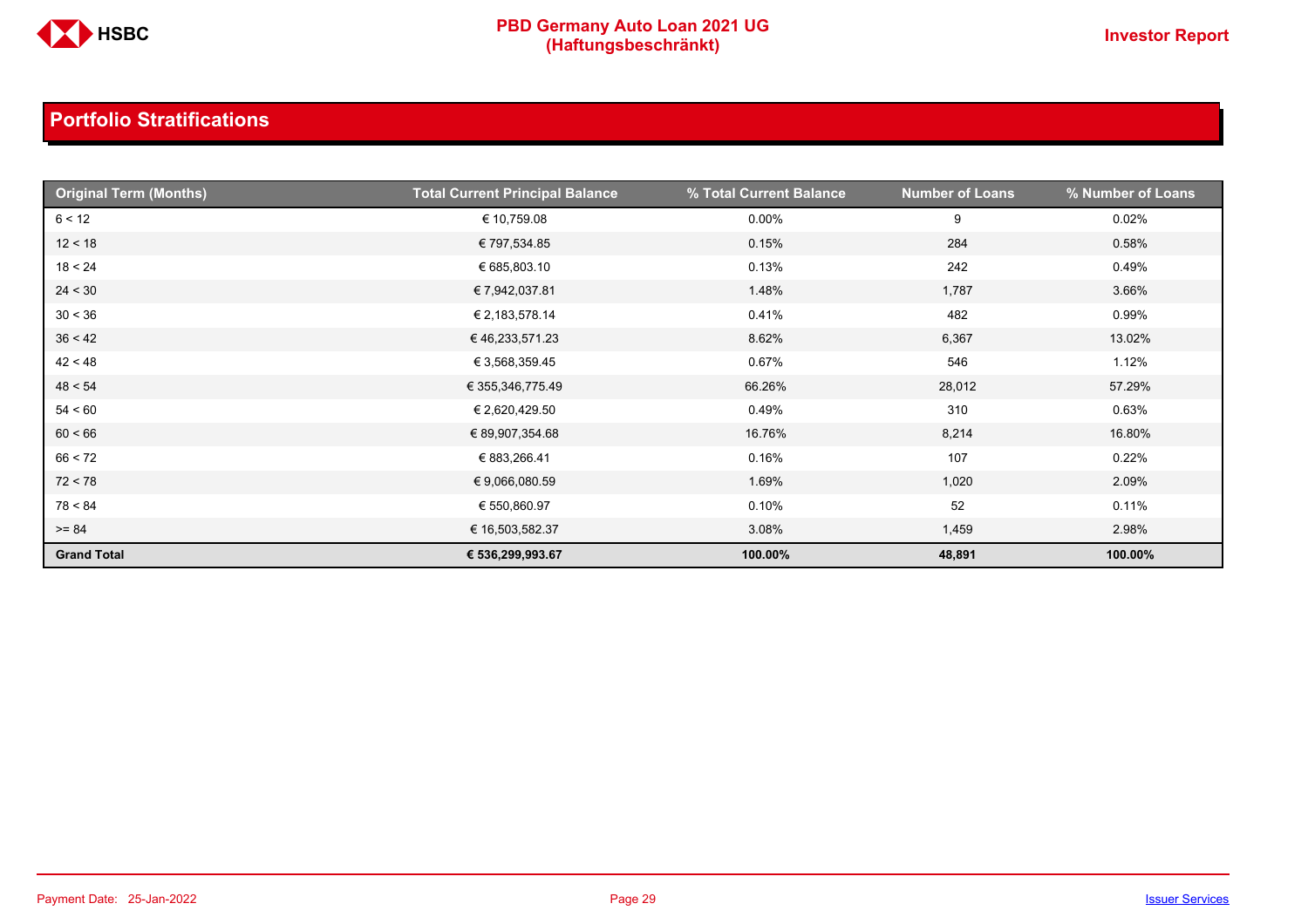

| <b>Remaining Term (Months)</b> | <b>Total Current Principal Balance</b> | % Total Current Balance | <b>Number of Loans</b> | % Number of Loans |
|--------------------------------|----------------------------------------|-------------------------|------------------------|-------------------|
| < 6                            | € 6,602,848.47                         | 1.23%                   | 2,674                  | 5.47%             |
| 6 < 12                         | € 28,282,151.22                        | 5.27%                   | 4,216                  | 8.62%             |
| 12 < 18                        | € 51,672,242.85                        | 9.63%                   | 5,609                  | 11.47%            |
| 18 < 24                        | € 69,005,814.51                        | 12.87%                  | 6,864                  | 14.04%            |
| 24 < 30                        | € 75,128,021.97                        | 14.01%                  | 6,606                  | 13.51%            |
| 30 < 36                        | € 89,889,420.66                        | 16.76%                  | 7,299                  | 14.93%            |
| 36 < 42                        | € 80,302,464.10                        | 14.97%                  | 5,722                  | 11.70%            |
| 42 < 48                        | € 77,871,293.14                        | 14.52%                  | 5,369                  | 10.98%            |
| 48 < 54                        | € 20,626,195.07                        | 3.85%                   | 1,672                  | 3.42%             |
| 54 < 60                        | € 20,762,750.55                        | 3.87%                   | 1,578                  | 3.23%             |
| 60 < 66                        | €4,743,244.66                          | 0.88%                   | 398                    | 0.81%             |
| 66 < 72                        | € 5,761,728.39                         | 1.07%                   | 476                    | 0.97%             |
| 72 < 78                        | € 2,507,751.68                         | 0.47%                   | 191                    | 0.39%             |
| 78 < 84                        | € 3,144,066.40                         | 0.59%                   | 217                    | 0.44%             |
| <b>Grand Total</b>             | € 536,299,993.67                       | 100.00%                 | 48,891                 | 100.00%           |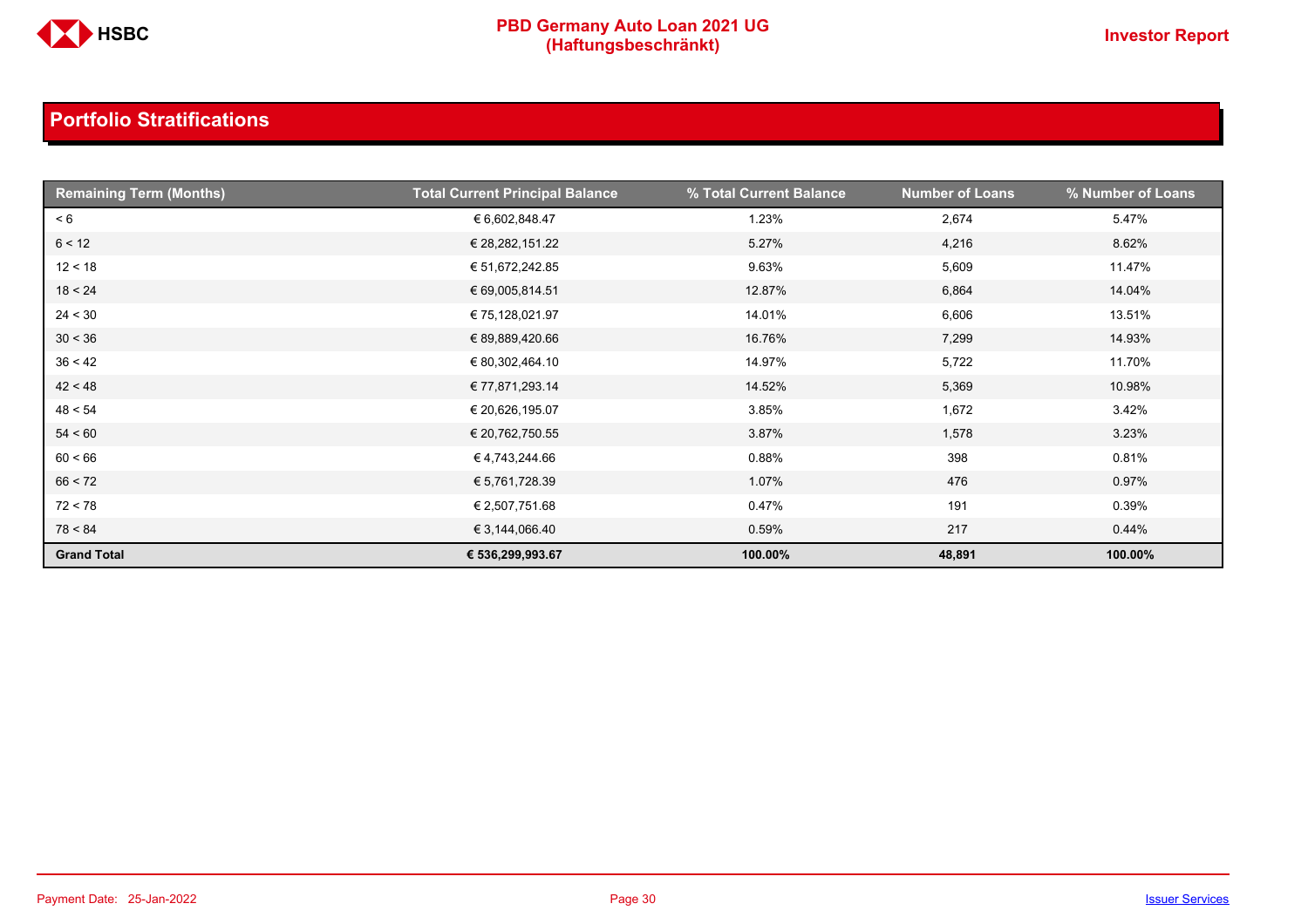

| <b>Seasoning (Months)</b> | <b>Total Current Principal Balance</b> | % Total Current Balance | <b>Number of Loans</b> | % Number of Loans |
|---------------------------|----------------------------------------|-------------------------|------------------------|-------------------|
| < 6                       | € 75,618,285.65                        | 14.10%                  | 5,442                  | 11.13%            |
| 6 < 12                    | € 92,121,854.99                        | 17.18%                  | 7,296                  | 14.92%            |
| 12 < 18                   | € 116,146,346.29                       | 21.66%                  | 9,952                  | 20.36%            |
| 18 < 24                   | € 86,376,403.56                        | 16.11%                  | 8,196                  | 16.76%            |
| 24 < 30                   | € 80,320,551.74                        | 14.98%                  | 7,871                  | 16.10%            |
| 30 < 36                   | € 51,634,138.75                        | 9.63%                   | 5,593                  | 11.44%            |
| 36 < 42                   | € 26,748,891.55                        | 4.99%                   | 3,249                  | 6.65%             |
| 42 < 48                   | € 6,104,660.63                         | 1.14%                   | 837                    | 1.71%             |
| 48 < 54                   | € 608,848.82                           | 0.11%                   | 216                    | 0.44%             |
| 54 < 60                   | € 372,653.95                           | 0.07%                   | 107                    | 0.22%             |
| 60 < 66                   | € 179,750.08                           | 0.03%                   | 84                     | 0.17%             |
| 66 < 72                   | €47,262.58                             | 0.01%                   | 32                     | 0.07%             |
| 72 < 78                   | € 16,070.87                            | $0.00\%$                | 10                     | 0.02%             |
| 78 < 84                   | €4,274.21                              | $0.00\%$                | 4                      | 0.01%             |
| $>= 84$                   | $\sim$                                 | $0.00\%$                | $\overline{2}$         | $0.00\%$          |
| <b>Grand Total</b>        | € 536,299,993.67                       | 100.00%                 | 48,891                 | 100.00%           |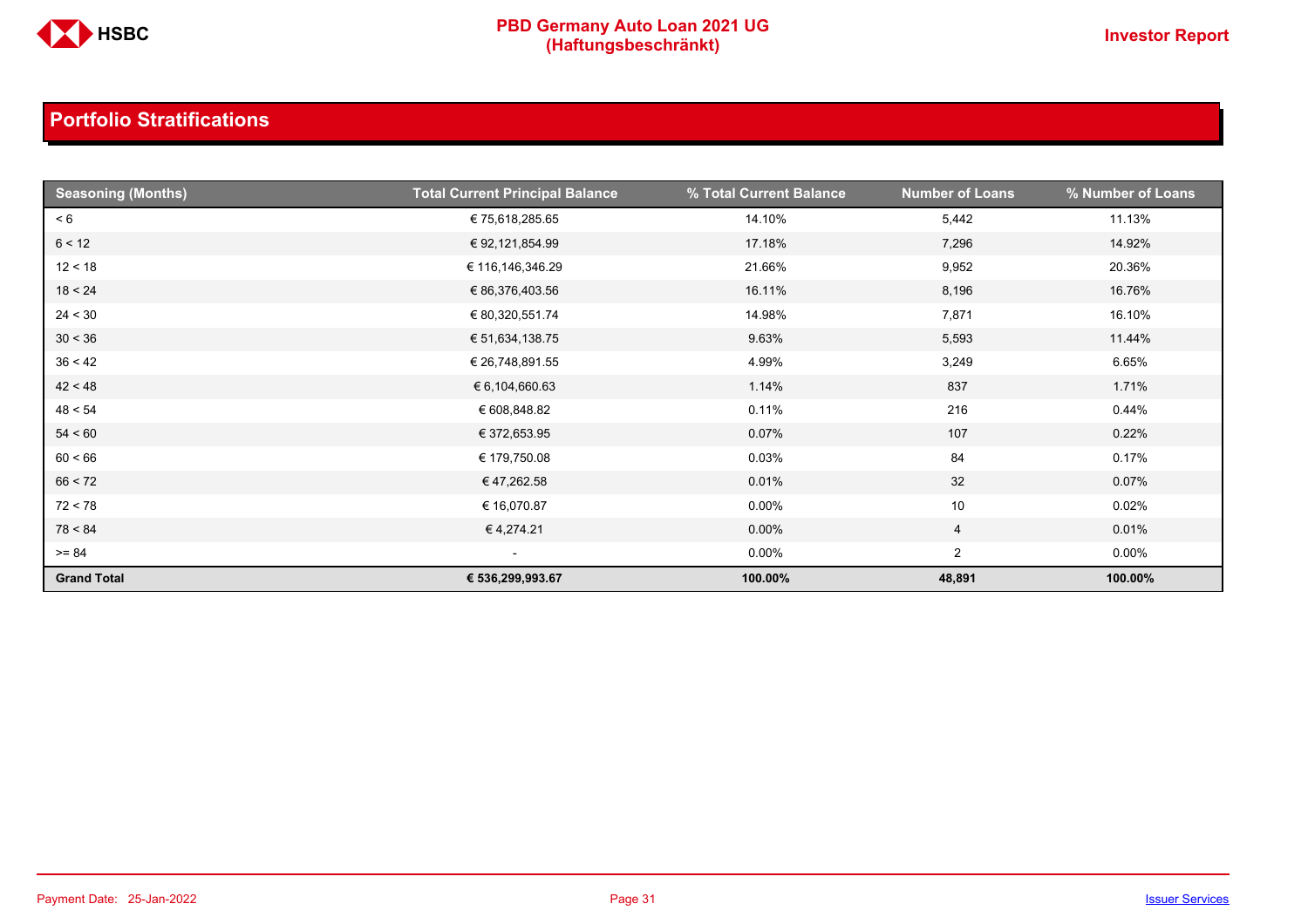

| Discount Rate (%)  | <b>Total Current Principal Balance</b> | % Total Current Balance | <b>Number of Loans</b> | % Number of Loans |
|--------------------|----------------------------------------|-------------------------|------------------------|-------------------|
| 3.00 < 4.00        | €453,904,652.45                        | 84.64%                  | 38,517                 | 78.78%            |
| 4.00 < 5.00        | € 77,686,593.96                        | 14.49%                  | 9,501                  | 19.43%            |
| 5.00 < 6.00        | € 4,428,267.40                         | 0.83%                   | 804                    | 1.64%             |
| 6.00 < 7.00        | € 226.696.67                           | 0.04%                   | 55                     | 0.11%             |
| 7.00 < 8.00        | € 53,783.19                            | 0.01%                   | 14                     | 0.03%             |
| <b>Grand Total</b> | € 536,299,993.67                       | 100.00%                 | 48,891                 | 100.00%           |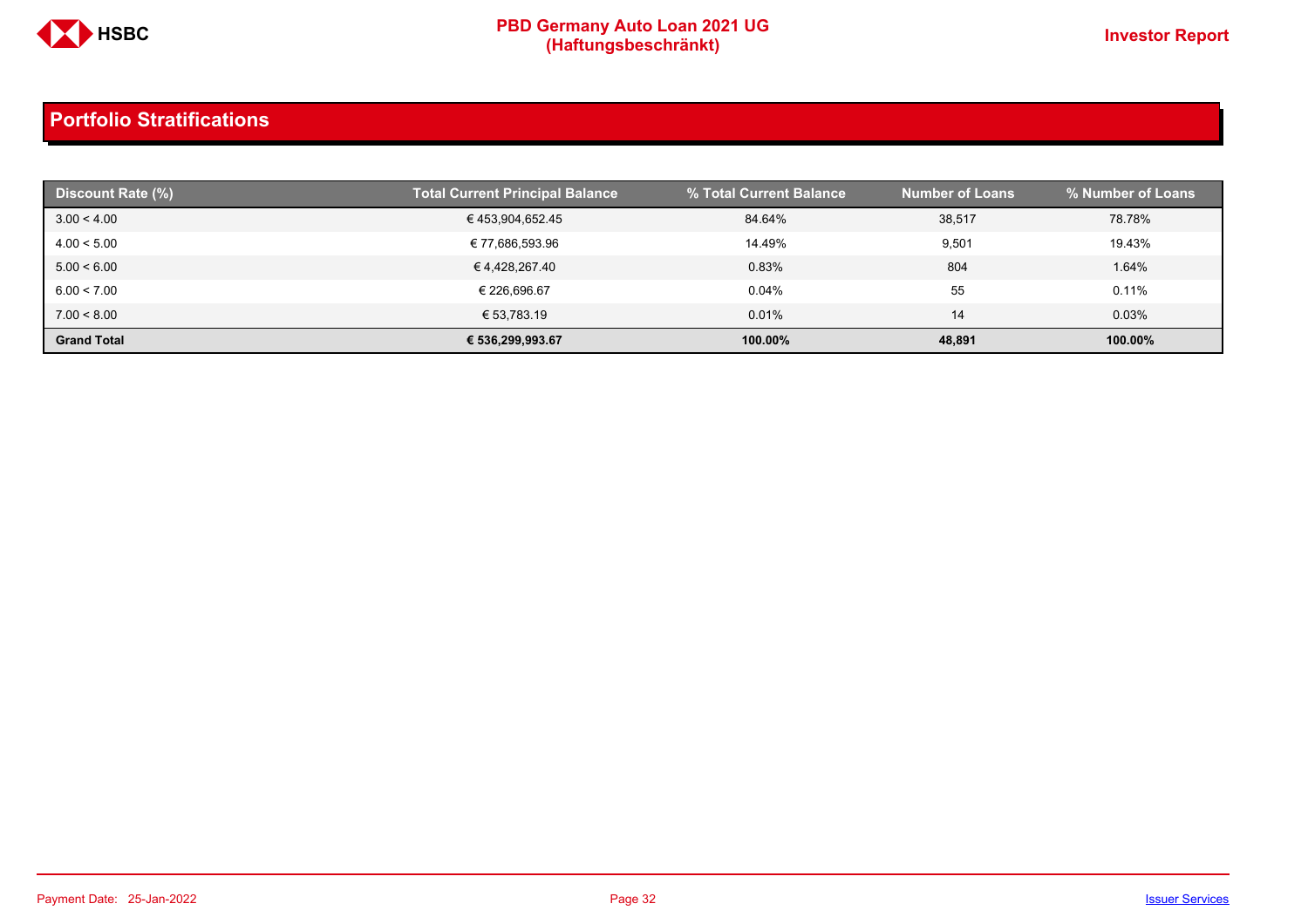

| <b>Balloon Payment as % of Car Sale Price</b> | <b>Total Current Principal Balance</b> | % Total Current Balance | <b>Number of Loans</b> | % Number of Loans |
|-----------------------------------------------|----------------------------------------|-------------------------|------------------------|-------------------|
| 0.00 < 10.00                                  | € 170,102,518.49                       | 31.72%                  | 23,513                 | 48.09%            |
| 10.00 < 20.00                                 | € 24,082,569.22                        | 4.49%                   | 2,344                  | 4.79%             |
| 20.00 < 30.00                                 | € 44,340,122.11                        | 8.27%                   | 3,629                  | 7.42%             |
| 30.00 < 40.00                                 | € 97,526,118.57                        | 18.18%                  | 7,272                  | 14.87%            |
| 40.00 < 50.00                                 | € 134,753,529.78                       | 25.13%                  | 8,299                  | 16.97%            |
| 50.00 < 60.00                                 | € 59,365,668.83                        | 11.07%                  | 3,464                  | 7.09%             |
| 60.00 < 70.00                                 | € 5,886,193.15                         | 1.10%                   | 354                    | 0.72%             |
| 70.00 < 80.00                                 | € 243,273.52                           | 0.05%                   | 16                     | 0.03%             |
| <b>Grand Total</b>                            | € 536,299,993.67                       | 100.00%                 | 48,891                 | 100.00%           |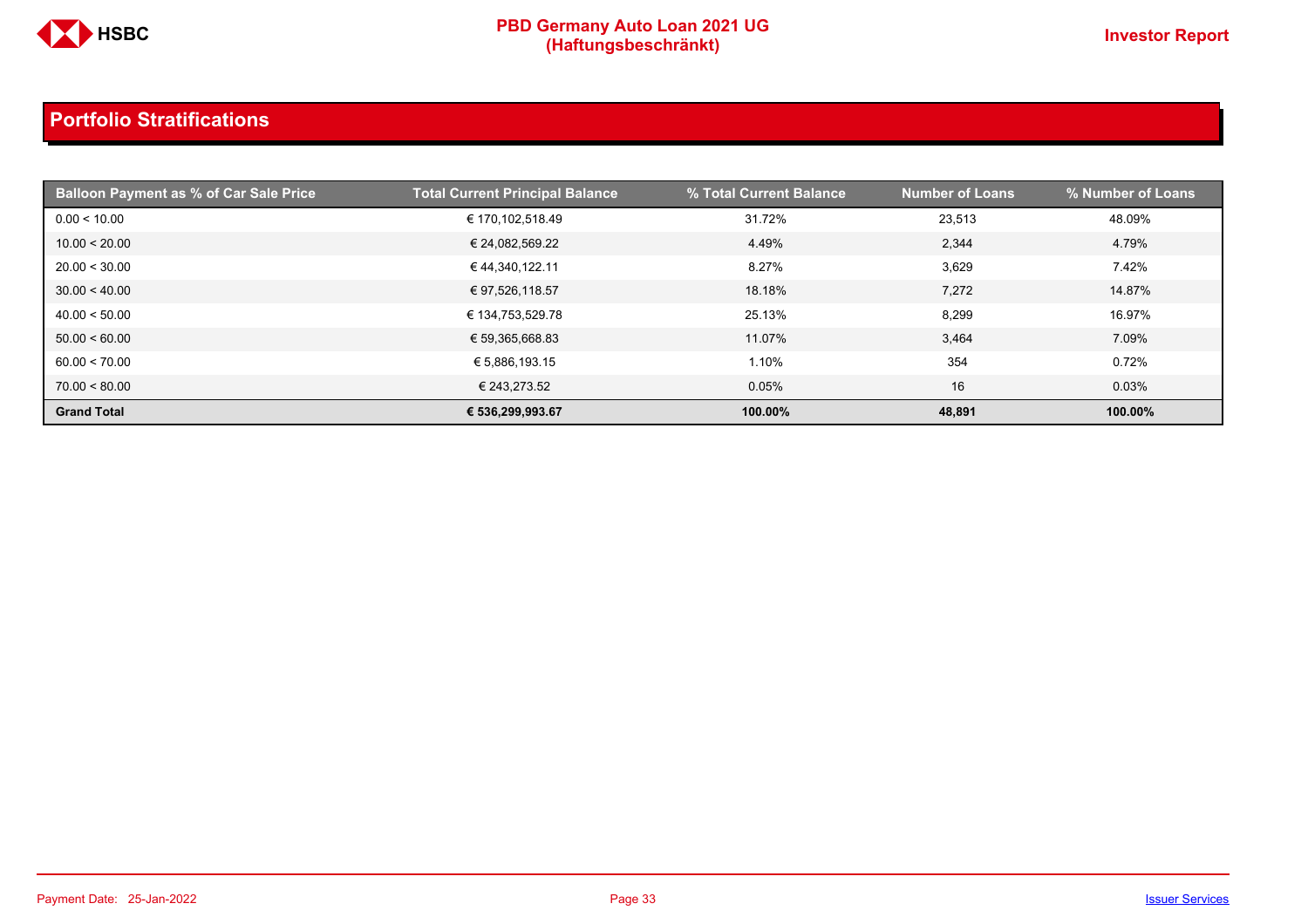

| <b>Balloon Payment as % of Initial Balance</b> | <b>Total Current Principal Balance</b> | % Total Current Balance | <b>Number of Loans</b> | % Number of Loans |
|------------------------------------------------|----------------------------------------|-------------------------|------------------------|-------------------|
| 0.00 < 10.00                                   | € 166,322,538.74                       | 31.01%                  | 22,977                 | 47.00%            |
| 10.00 < 20.00                                  | € 13,024,124.89                        | 2.43%                   | 1,321                  | 2.70%             |
| 20.00 < 30.00                                  | € 28,439,685.07                        | 5.30%                   | 2,481                  | 5.07%             |
| 30.00 < 40.00                                  | € 63,579,025.98                        | 11.86%                  | 5,203                  | 10.64%            |
| 40.00 < 50.00                                  | € 106,973,987.12                       | 19.95%                  | 7,213                  | 14.75%            |
| 50.00 < 60.00                                  | € 105,347,754.36                       | 19.64%                  | 6,504                  | 13.30%            |
| 60.00 < 70.00                                  | €43,569,866.79                         | 8.12%                   | 2,632                  | 5.38%             |
| 70.00 < 80.00                                  | € 9,022,224.24                         | 1.68%                   | 559                    | 1.14%             |
| 80.00 < 90.00                                  | € 20,786.48                            | $0.00\%$                |                        | $0.00\%$          |
| <b>Grand Total</b>                             | € 536,299,993.67                       | 100.00%                 | 48,891                 | 100.00%           |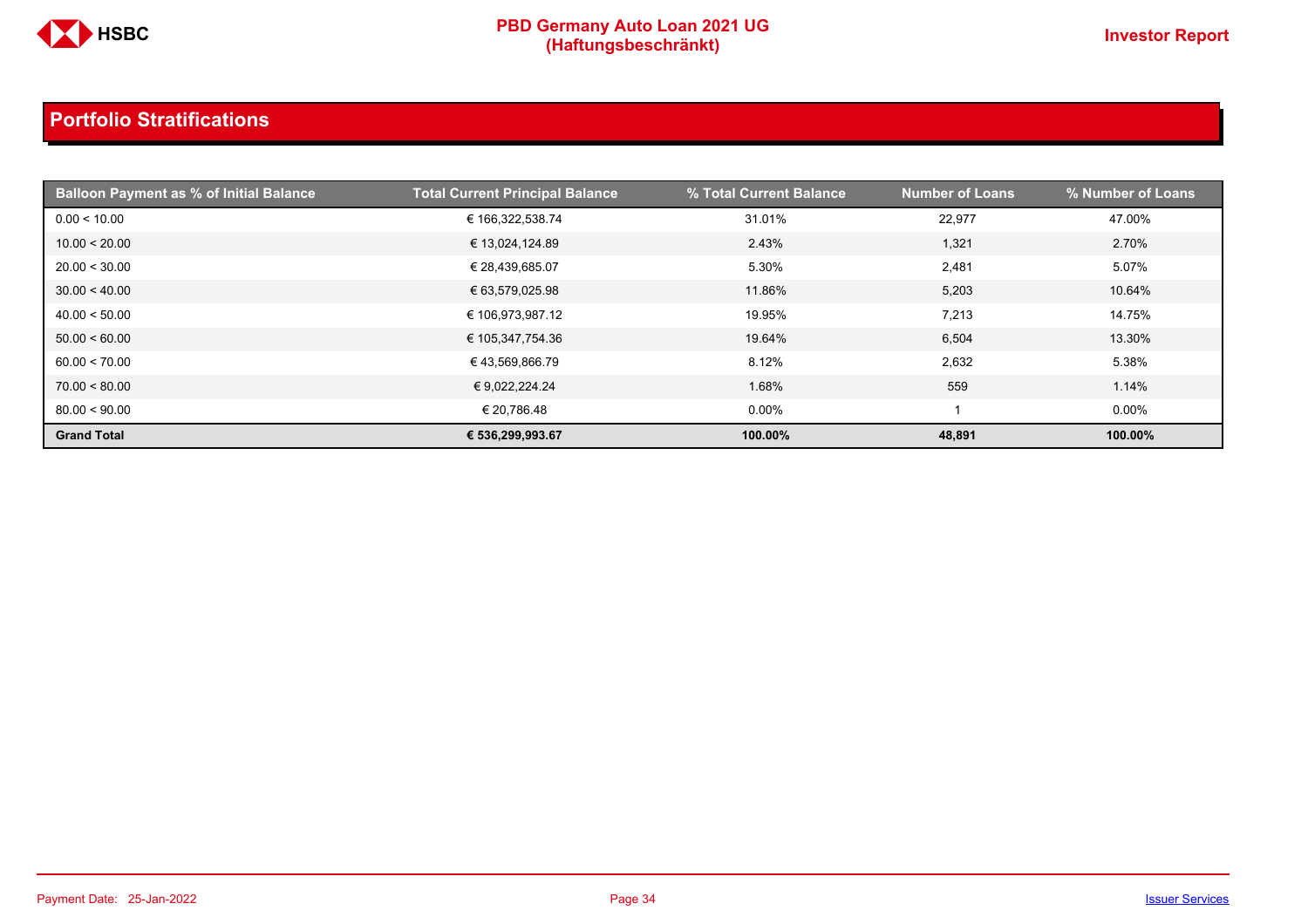

| Year of Origiantion of the Loans | <b>Total Current Principal Balance</b> | % Total Current Balance | <b>Number of Loans</b> | % Number of Loans |
|----------------------------------|----------------------------------------|-------------------------|------------------------|-------------------|
| 2014                             | $-$                                    | 0.00%                   | 2                      | $0.00\%$          |
| 2015                             | € 20,345.08                            | $0.00\%$                | 14                     | 0.03%             |
| 2016                             | € 233,687.97                           | 0.04%                   | 119                    | 0.24%             |
| 2017                             | € 977,174.35                           | 0.18%                   | 330                    | 0.67%             |
| 2018                             | € 32,918,005.09                        | 6.14%                   | 4,107                  | 8.40%             |
| 2019                             | € 131,921,368.28                       | 24.60%                  | 13,492                 | 27.60%            |
| 2020                             | € 202,642,320.55                       | 37.79%                  | 18,146                 | 37.12%            |
| 2021                             | € 167,587,092.35                       | 31.25%                  | 12,681                 | 25.94%            |
| <b>Grand Total</b>               | € 536,299,993.67                       | 100.00%                 | 48,891                 | 100.00%           |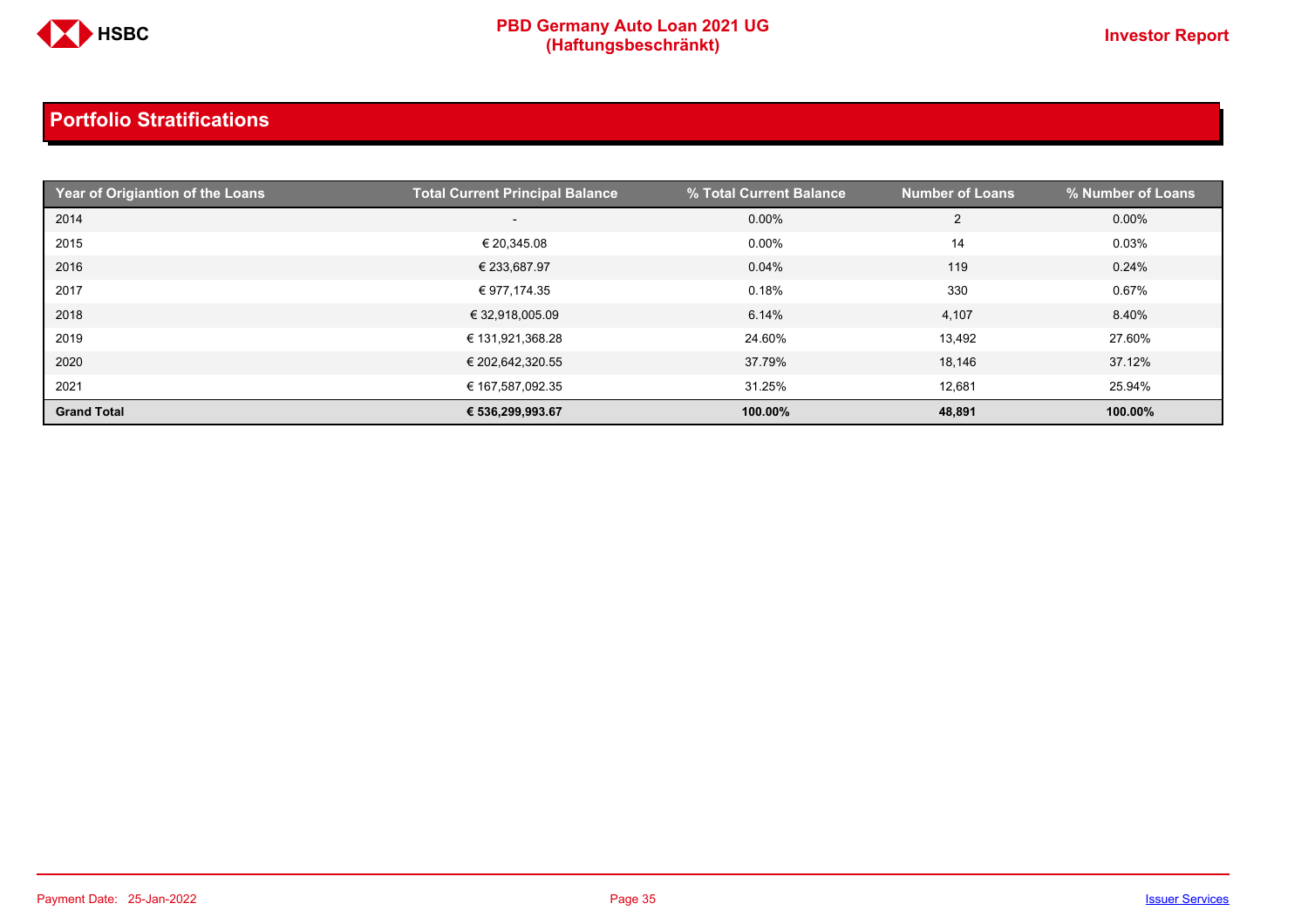

| <b>Borrower Initial Down Payment</b> | <b>Total Current Principal Balance</b> | % Total Current Balance | <b>Number of Loans</b> | % Number of Loans |
|--------------------------------------|----------------------------------------|-------------------------|------------------------|-------------------|
| $0.0000\% < 10.0000\%$               | € 199,373,048.35                       | 37.18%                  | 18,193                 | 37.21%            |
| $10.0000\% < 20.0000\%$              | € 162,944,020.36                       | 30.38%                  | 11,649                 | 23.83%            |
| $20.0000\% < 30.0000\%$              | € 89,903,504.91                        | 16.76%                  | 7,550                  | 15.44%            |
| $30.0000\% < 40.0000\%$              | € 45,562,277.89                        | 8.50%                   | 4,692                  | 9.60%             |
| $40.0000\% < 50.0000\%$              | € 21,449,115.36                        | 4.00%                   | 2,918                  | 5.97%             |
| $50.0000\% < 60.0000\%$              | € 10,463,577.25                        | 1.95%                   | 1,953                  | 3.99%             |
| $60.0000\% < 70.0000\%$              | €4,453,880.83                          | 0.83%                   | 1,017                  | 2.08%             |
| $70.0000\% < 80.0000\%$              | € 1,630,368.95                         | 0.30%                   | 521                    | 1.07%             |
| $80.0000\% < 90.0000\%$              | € 404,067.68                           | 0.08%                   | 256                    | 0.52%             |
| $90.0000\% < 100.0000\%$             | € 116,132.09                           | 0.02%                   | 142                    | 0.29%             |
| <b>Grand Total</b>                   | € 536,299,993.67                       | 100.00%                 | 48,891                 | 100.00%           |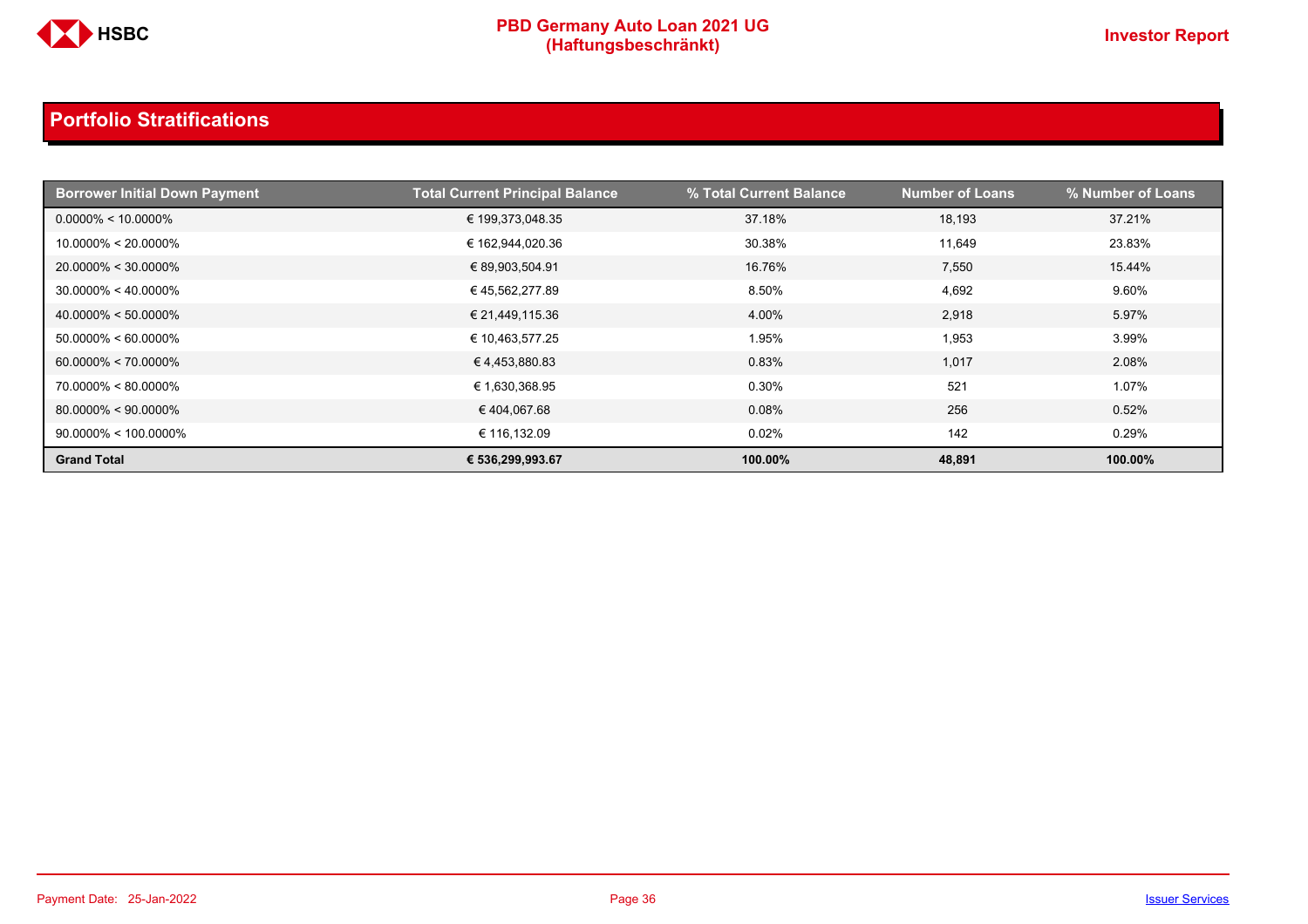

| Original Loan to Value (%) | <b>Total Current Principal Balance</b> | % Total Current Balance | <b>Number of Loans</b> | % Number of Loans |
|----------------------------|----------------------------------------|-------------------------|------------------------|-------------------|
| < 10.00                    | € 115,433.43                           | 0.02%                   | 141                    | 0.29%             |
| 10.00 < 20.00              | € 390,575.62                           | 0.07%                   | 247                    | 0.51%             |
| 20.00 < 30.00              | € 1,637,488.15                         | 0.31%                   | 528                    | 1.08%             |
| 30.00 < 40.00              | € 4,399,218.34                         | 0.82%                   | 1,002                  | 2.05%             |
| 40.00 < 50.00              | € 10,152,638.50                        | 1.89%                   | 1,884                  | 3.85%             |
| 50.00 < 60.00              | € 21,433,379.68                        | 4.00%                   | 2,952                  | 6.04%             |
| 60.00 < 70.00              | € 45,688,610.82                        | 8.52%                   | 4,711                  | 9.64%             |
| 70.00 < 80.00              | € 89,203,919.51                        | 16.63%                  | 7,484                  | 15.31%            |
| 80.00 < 90.00              | € 163,592,235.18                       | 30.50%                  | 11,720                 | 23.97%            |
| 90.00 < 100.00             | €42,698,997.93                         | 7.96%                   | 2,966                  | 6.07%             |
| $=100.00$                  | € 156,987,496.51                       | 29.27%                  | 15,256                 | 31.20%            |
| <b>Grand Total</b>         | € 536,299,993.67                       | 100.00%                 | 48,891                 | 100.00%           |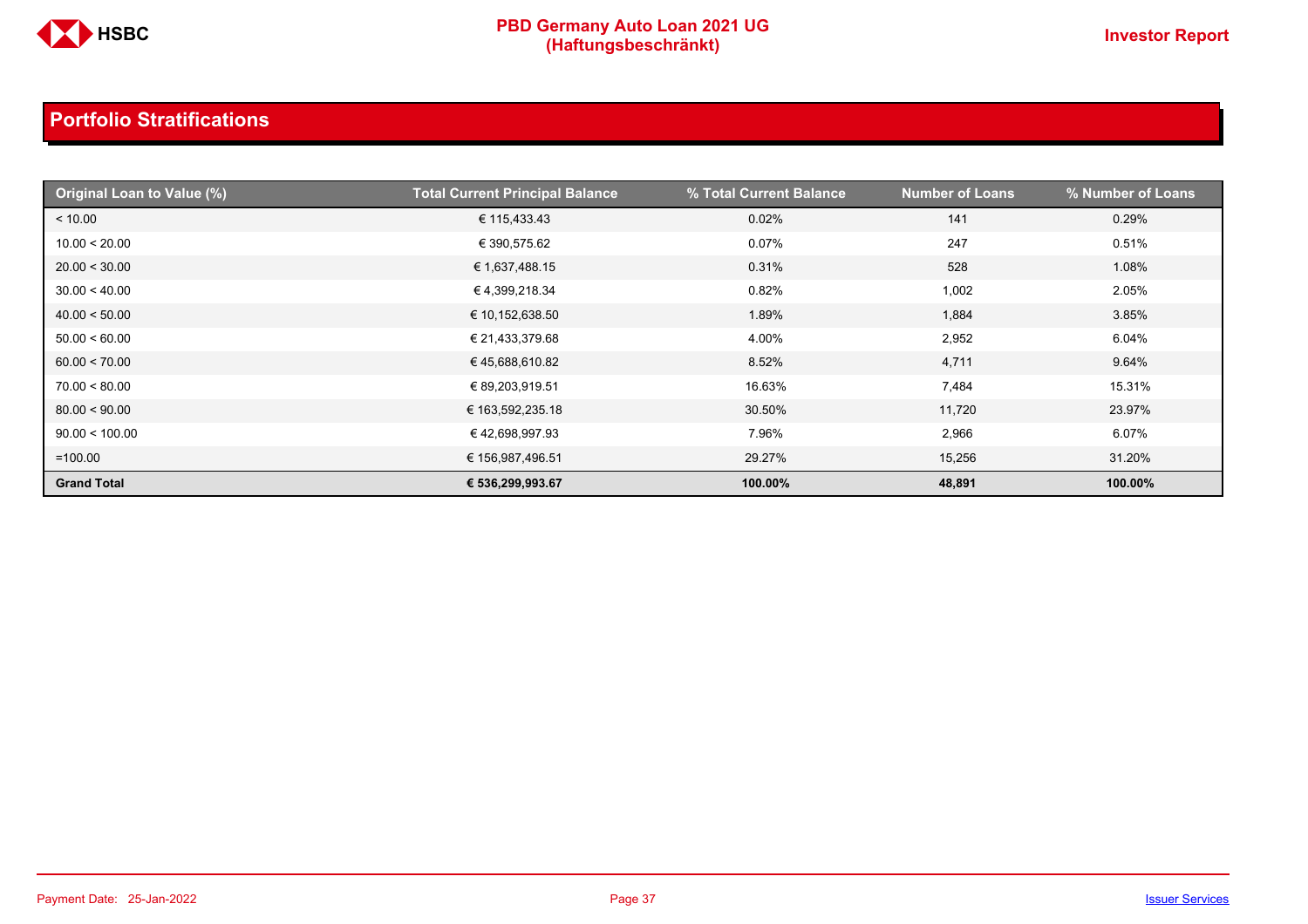

| <b>Region</b>        | <b>Total Current Principal Balance</b> | % Total Current Balance | <b>Number of Loans</b> | % Number of Loans |
|----------------------|----------------------------------------|-------------------------|------------------------|-------------------|
| Baden-Württemberg    | € 66,995,438.71                        | 12.49%                  | 6,207                  | 12.70%            |
| Bayern               | € 54,622,955.23                        | 10.19%                  | 4,962                  | 10.15%            |
| Berlin               | € 4,022,261.07                         | 0.75%                   | 327                    | 0.67%             |
| Brandenburg          | € 32,385,421.21                        | 6.04%                   | 2,826                  | 5.78%             |
| Bremen               | € 2,329,920.12                         | 0.43%                   | 237                    | 0.48%             |
| Hamburg              | € 1,460,619.03                         | 0.27%                   | 130                    | 0.27%             |
| Hessen               | € 56,225,164.79                        | 10.48%                  | 5,004                  | 10.24%            |
| Mecklenburg-Vorpomme | € 8,603,496.25                         | 1.60%                   | 744                    | 1.52%             |
| Niedersachsen        | € 34,671,820.11                        | 6.47%                   | 3,254                  | 6.66%             |
| Nordhein-Westfalen   | € 116,697,495.57                       | 21.76%                  | 10,639                 | 21.76%            |
| Rheinland-Pfalz      | € 34,305,956.88                        | 6.40%                   | 3,094                  | 6.33%             |
| Saarland             | € 22,139,930.21                        | 4.13%                   | 1,998                  | 4.09%             |
| Sachsen              | €42,586,658.61                         | 7.94%                   | 4,069                  | 8.32%             |
| Sachsen-Anhalt       | € 13,856,413.50                        | 2.58%                   | 1,297                  | 2.65%             |
| Schleswig Holstein   | € 32,315,649.47                        | 6.03%                   | 2,958                  | 6.05%             |
| Thüringen            | € 13,080,792.91                        | 2.44%                   | 1,145                  | 2.34%             |
| <b>Grand Total</b>   | € 536,299,993.67                       | 100.00%                 | 48,891                 | 100.00%           |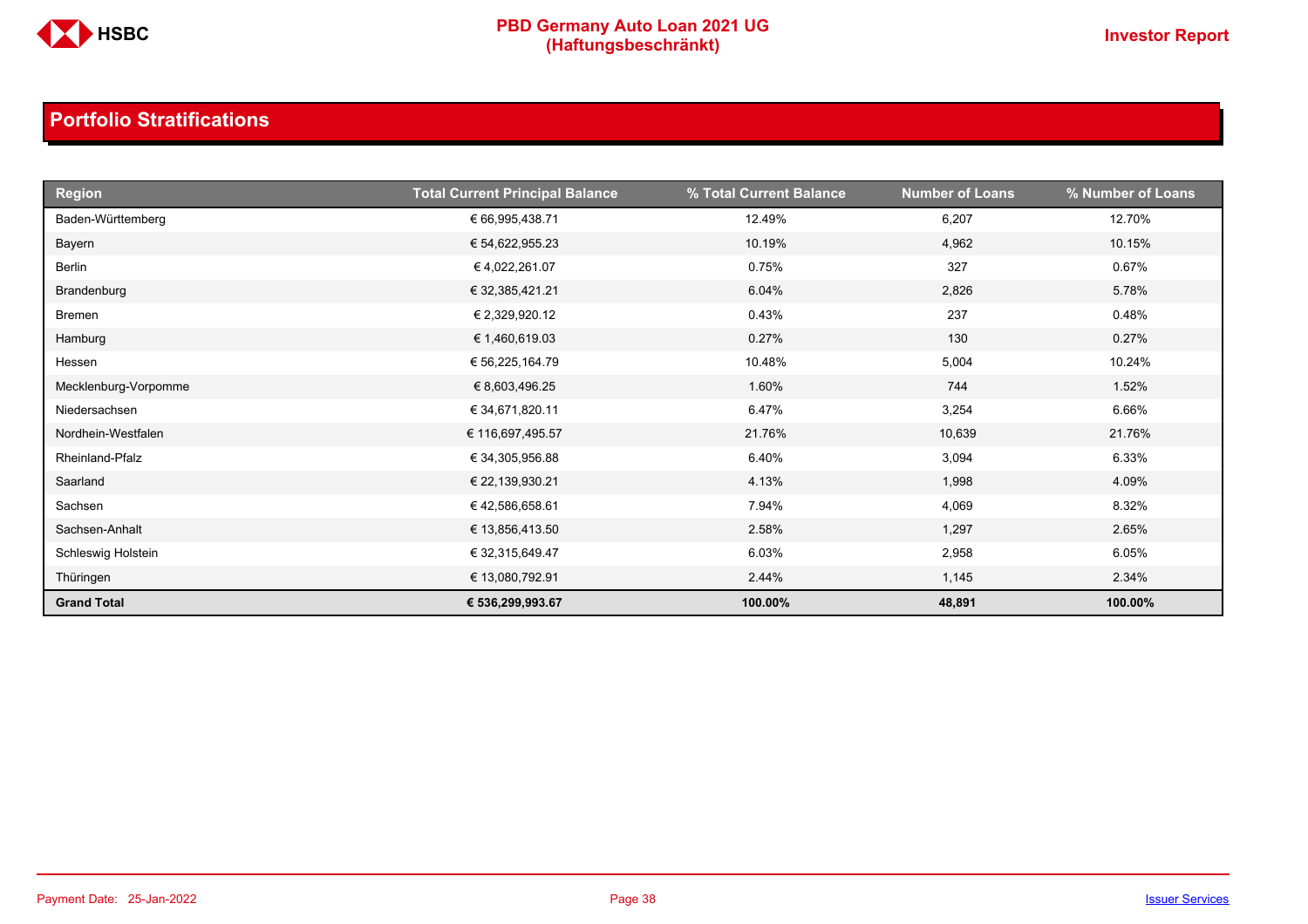

| <b>Car Makers</b>  | <b>Total Current Principal Balance</b> | % Total Current Balance | <b>Number of Loans</b> | % Number of Loans |
|--------------------|----------------------------------------|-------------------------|------------------------|-------------------|
| Citroen            | € 184.481.724.14                       | 34.40%                  | 18,578                 | 38.00%            |
| DS                 | € 7,250,432.44                         | 1.35%                   | 467                    | 0.96%             |
| Others             | € 16,484,524.36                        | 3.07%                   | 2,062                  | 4.22%             |
| Peugeot            | € 328,083,312.73                       | 61.18%                  | 27.784                 | 56.83%            |
| <b>Grand Total</b> | € 536,299,993.67                       | 100.00%                 | 48,891                 | 100.00%           |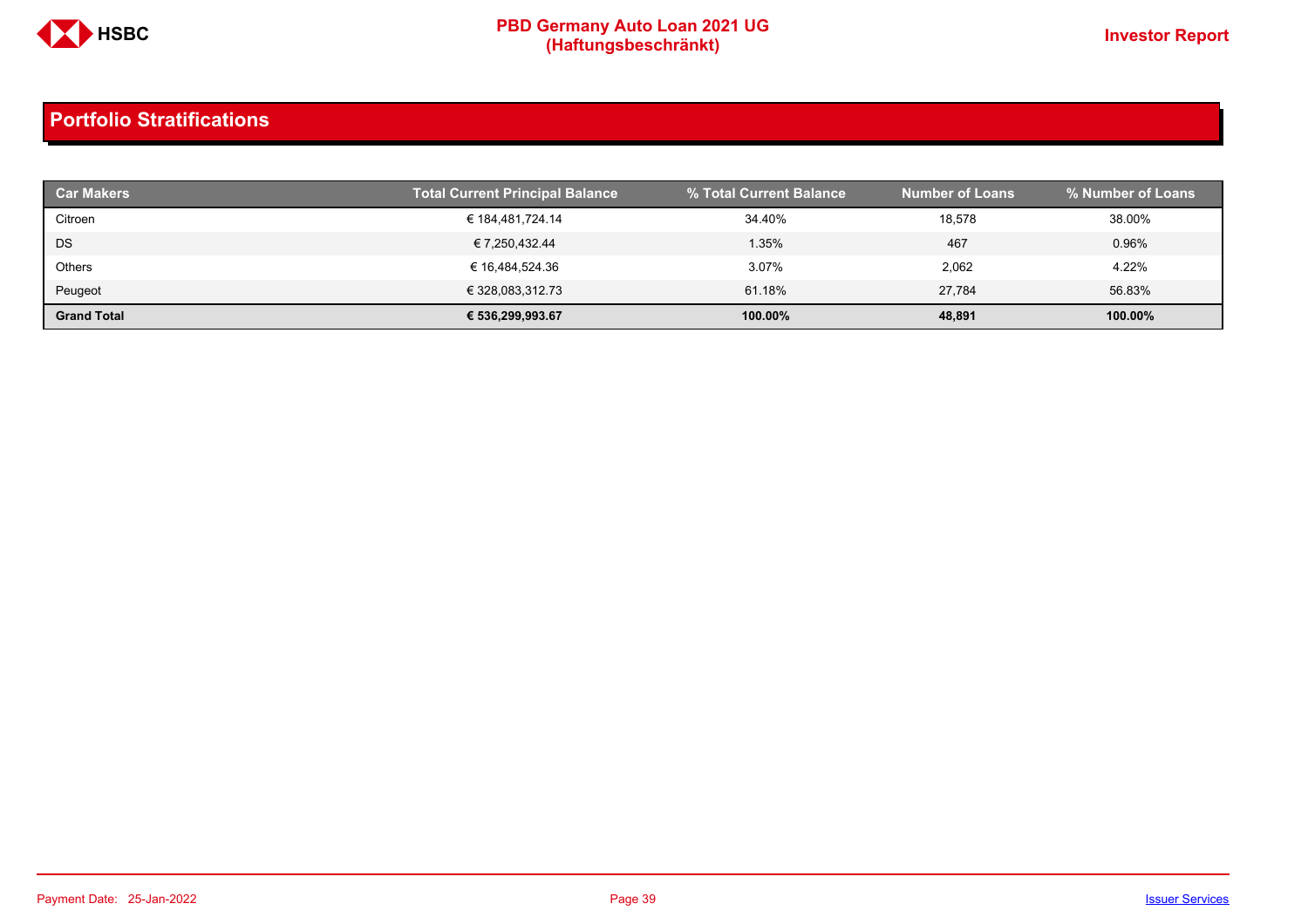

| <b>Fuel Type</b>   | <b>Total Current Principal Balance</b> | % Total Current Balance | <b>Number of Loans</b> | % Number of Loans |
|--------------------|----------------------------------------|-------------------------|------------------------|-------------------|
| Diesel             | € 283,470,667.46                       | 52.86%                  | 23.347                 | 47.75%            |
| Electric           | € 8,607,482.20                         | 1.60%                   | 465                    | 0.95%             |
| Hybrid             | € 20,902,615.59                        | 3.90%                   | 1,128                  | 2.31%             |
| No Data            | € 2,942,854.86                         | 0.55%                   | 243                    | 0.50%             |
| Petrol             | € 220.376.373.56                       | 41.09%                  | 23.708                 | 48.49%            |
| <b>Grand Total</b> | € 536,299,993.67                       | 100.00%                 | 48,891                 | 100.00%           |